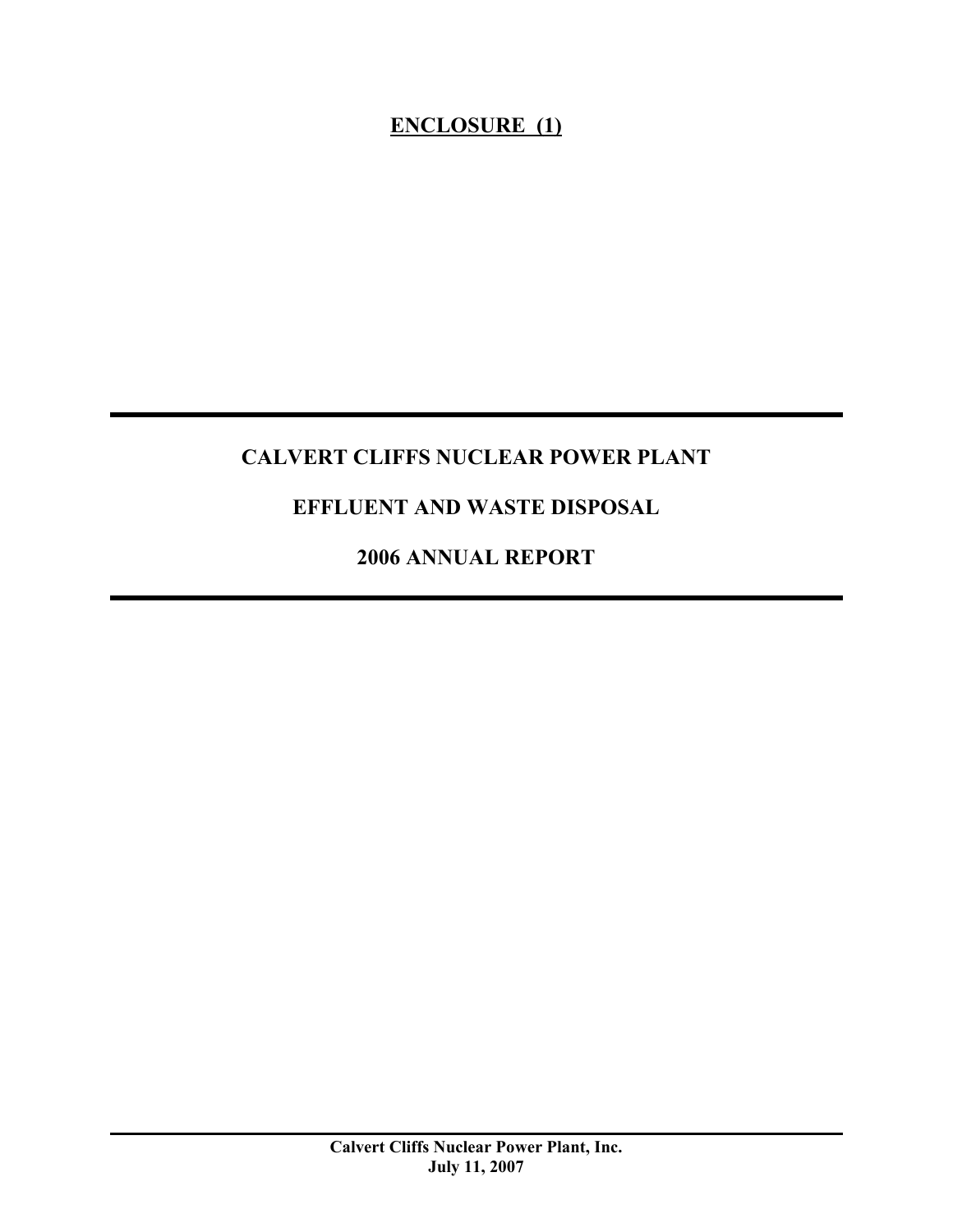Facility - Calvert Cliffs Nuclear Power Plant

Licensee – Calvert Cliffs Nuclear Power Plant, Inc.

### **I. REGULATORY LIMITS**

- A. Fission and Activation Gases
	- 1. The instantaneous release rate of noble gases in gaseous effluents shall not result in a site boundary dose rate greater than 500 mRem/year to the whole body or greater than 3000 mRem/year to the skin (Offsite Dose Calculation Manual (ODCM) 3.11.2.1).
	- 2. Gaseous Radwaste Treatment System and the Ventilation Exhaust Treatment System shall be used to reduce gaseous emissions when the calculated gamma-air dose due to gaseous effluents exceeds 1.20 mRad or the calculated beta-air dose due to gaseous effluents exceeds 2.4 mRad at the site boundary in a 92 day period (ODCM 3.11.2.4).
	- 3. The air dose at the site boundary due to noble gases released in gaseous effluents shall not exceed (ODCM 3.11.2.2):
		- 10 mRad/qtr, gamma-air 20 mRad/qtr, beta-air 20 mRad/year, gamma-air 40 mRad/year, beta-air
	- 4. All of the above parameters are calculated according to the methodology specified in the ODCM.
- B. Iodines and Particulates with Half Lives Greater than Eight Days
	- 1. The instantaneous release rate of iodines and particulates in gaseous effluents shall not result in a site boundary dose-rate in excess of 1500 mRem/year to any organ (ODCM 3.11.2.1).
	- 2. The Gaseous Radwaste Treatment System and the Ventilation Exhaust Treatment System shall be used to reduce radioactive materials in gaseous effluents when calculated doses exceed 1.8 mRem to any organ in a 92 day period at or beyond the site boundary (ODCM 3.11.2.4).
	- 3. The dose to a member of the public at or beyond the site boundary from iodine-131 and particulates with half lives greater than eight days in gaseous effluents shall not exceed (ODCM 3.11.2.3):

15 mRem/qtr, any organ 30 mRem/year, any organ less than 0.1% of the above limits as a result of burning contaminated oil.

4. All of the above parameters are calculated according to the methodology specified in the ODCM.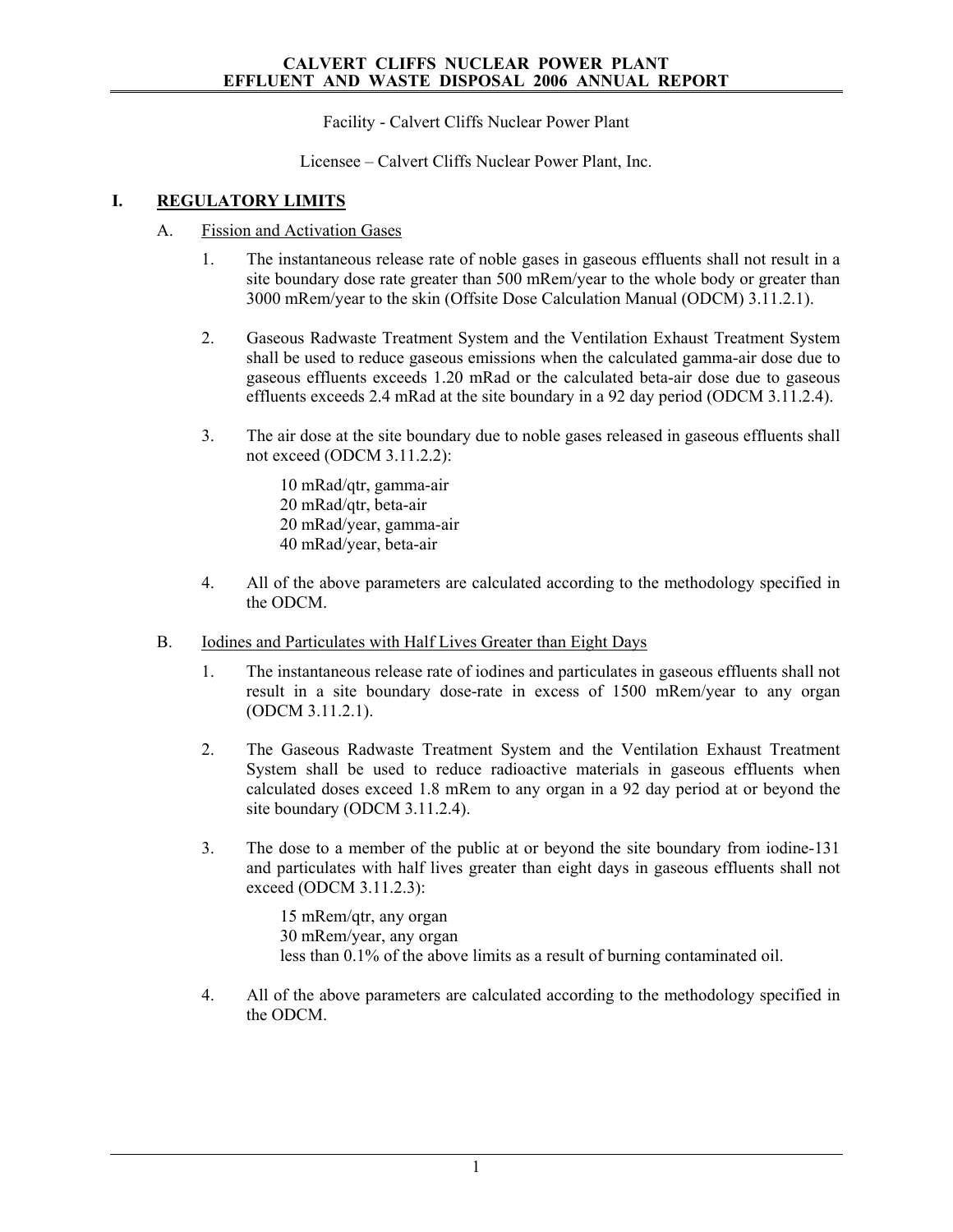### C. Liquid Effluents

- 1. The concentrations of radionuclides in liquid effluents from the plant shall not exceed the values specified in 10 CFR Part 20, Appendix B, Table II, Column 2 for unrestricted areas (ODCM 3.11.1.1).
- 2. The liquid radwaste treatment system shall be used to reduce the concentration of radionuclides in liquid effluents from the plant when the calculated dose to unrestricted areas exceeds 0.36 mRem to the whole body, or 1.20 mRem to any organ in a 92 day period (ODCM 3.11.1.3).
- 3. The dose to a member of the public in unrestricted areas shall not exceed (ODCM 3.11.1.2):

 3 mRem/qtr, total body 10 mRem/qtr, any organ 6 mRem/year, total body 20 mRem/year, any organ

4. All of the liquid dose parameters are calculated according to the methodology specified in the ODCM.

### **II. MAXIMUM PERMISSIBLE CONCENTRATIONS**

A. Fission and Activation Gases

Prior to the batch release of gaseous effluents, a sample of the source is collected and analyzed by gamma spectroscopy for the principal gamma emitting radionuclides. The identified radionuclide concentrations are evaluated and an acceptable release rate is determined to ensure that the dose rate limits of ODCM 3.11.2.1 are not exceeded.

B. Iodines and Particulates with Half Lives Greater than Eight Days

Compliance with the dose rate limitations for iodines and particulates is demonstrated by analysis of the charcoal and particulate samples of the station main vents. The charcoal samples are analyzed by gamma spectroscopy for quantification of radioiodines. The particulate samples are analyzed by gamma spectroscopy for quantification of particulate radioactive material. All of the above parameters are calculated according to the methodology specified in the ODCM.

C. Liquid Effluents

The Maximum Permissible Concentrations (MPCs) used for radioactive materials released in liquid effluents are in accordance with ODCM 3.11.1.1 and the values from 10 CFR Part 20, Appendix B, Table II, Column 2 including applicable table notes. In all cases, the more restrictive (lower) MPC found for each radionuclide is used regardless of solubility.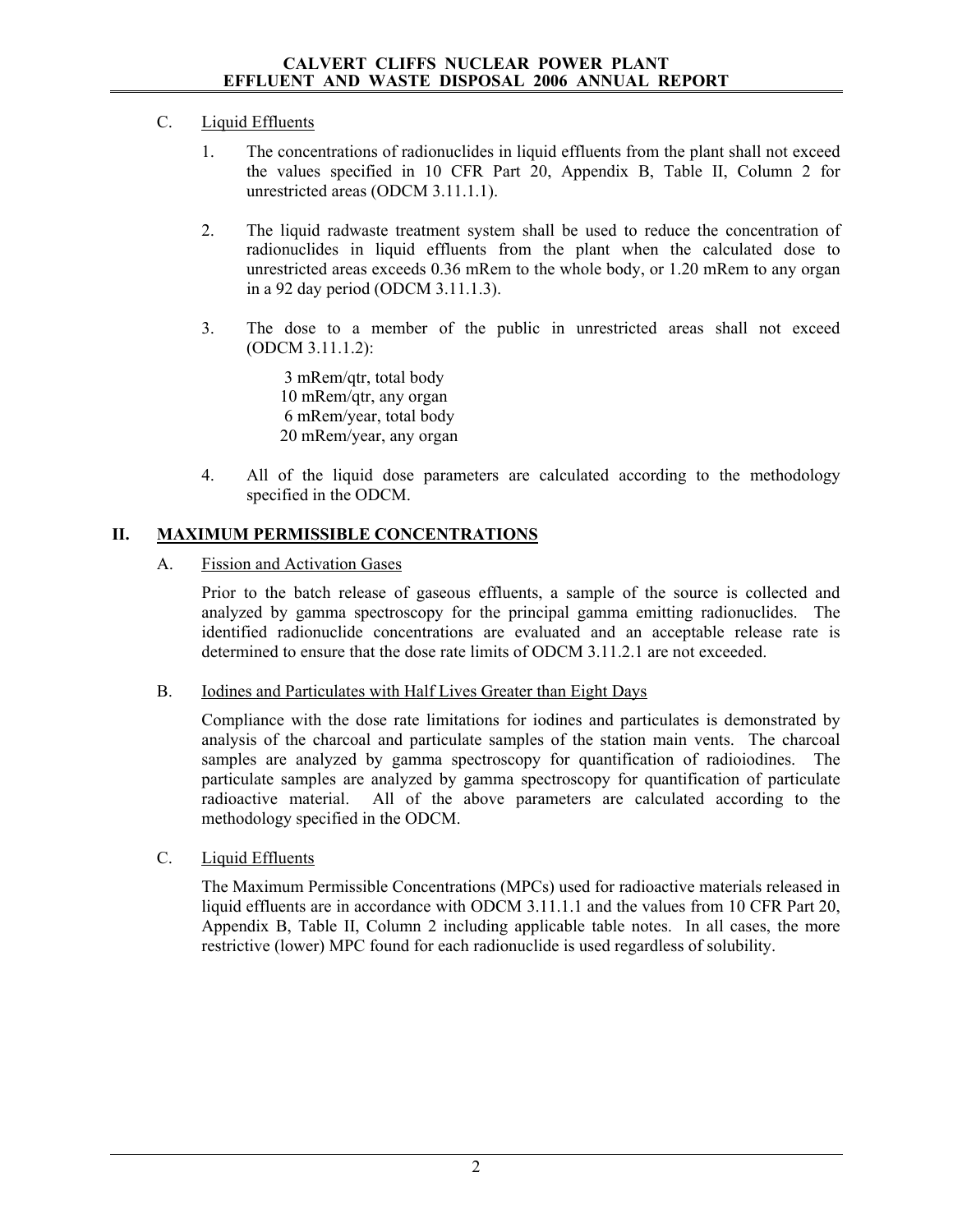### **III. TECHNICAL SPECIFICATION REPORTING REQUIREMENTS**

### A. Calvert Cliffs Nuclear Power Plant (CCNPP), Technical Specification 5.6.3

1. 2006 Dose Assessment Summary

|                                               | Actual | Percent of        | <b>ODCM</b> |
|-----------------------------------------------|--------|-------------------|-------------|
|                                               | Value  | <b>ODCM</b> limit | Limit       |
| Liquid Waste:                                 |        |                   |             |
| Maximum Annual Organ Dose (mRem) <sup>1</sup> | 0.0059 | $0.03\%$          | 20          |
| Maximum Whole Body Dose (mRem)                | 0.0024 | 0.04%             | 6           |
|                                               |        |                   |             |
| Gaseous Waste:                                |        |                   |             |
| Noble Gases:                                  |        |                   |             |
| Maximum Quarterly Gamma Air Dose (mRad)       | 0.012  | $0.12\%$          | 10          |
| Maximum Quarterly Beta Air Dose (mRad)        | 0.046  | 0.23%             | 20          |
| Iodines and Particulates:                     |        |                   |             |
| Maximum Annual Organ Dose (mRem) <sup>2</sup> | 0.95   | 32%               | 30          |

1 The controlling pathway was the fish and shellfish pathway with adult as the controlling age group and the GI-LLI representing the organ with the highest calculated dose during the calendar year of 2006.

2 The controlling pathway was the child-infant-thyroid pathway representing the organ with the highest calculated dose during the calendar year of 2006. There is currently no milk pathway.

### 2. 40 CFR 190 Total Dose Compliance

Based upon the calendar year 2006 and the ODCM calculations, the maximum exposed individual would receive less than 1.3% of the allowable dose. During the calendar year 2006, there were no on-site sources of direct radiation that would have contributed to a significant or measurable off-site dose. The direct radiation contribution is measured by both on-site and off-site thermoluminescent dosimeters (TLDs). The results of these measurements did not indicate any statistical increase in the off-site radiation doses attributable to on-site sources. Therefore, no increase in the calculated offsite dose is attributed to the direct exposure from on-site sources. A more detailed evaluation may be found in the Annual Radiological Environmental Operating Report.

3. Solid Waste Report Requirements

During 2006, the types of radioactive solid waste shipped from Calvert Cliffs were dry compressible waste, spent resins, irradiated components, and cartridge filters which were shipped in either High Integrity Containers (HICs) within NRC approved casks, Sea/Land containers, or steel boxes. Appendix A provides a detailed breakdown of the waste shipments for 2006 per Technical Specification 5.6.3. At CCNPP, methods of waste and materials segregation are used to reduce the volume of solid waste shipped offsite for processing, volume reduction, and burial.

4. Offsite Dose Calculation Manual (ODCM) and Process Control Program (PCP) Changes

The ODCM was not revised during calendar year 2006. The PCP was not revised in 2006.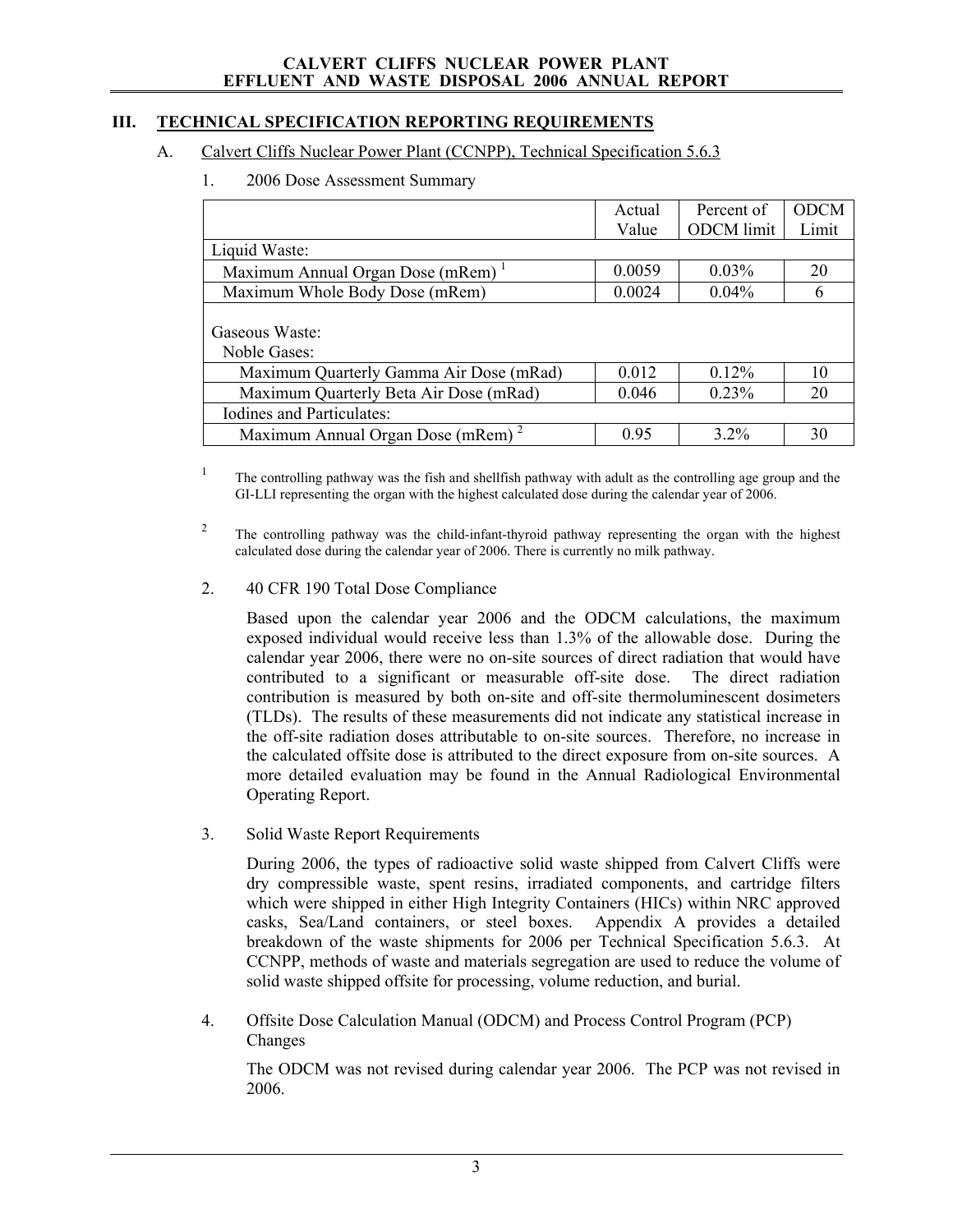### B. Radioactive Effluent Monitoring Instrumentation

In 2006, the minimum channels operable requirement for the Unit-1 steam generator blowdown radiation monitor was not satisfied for greater than 30 days. Per ODCM 3.3.3.10, Radioactive Liquid Effluents, Action b:

*"with less than the minimum number of radioactive liquid effluent monitoring instrumentation channels operable, take the action shown in Table 3.3-13. Exert best efforts to return the instruments to operable status within 30 days and, if unsuccessful, explain in the next Annual Radioactive Effluent Release Report why the inoperability was not corrected in a timely manner."* 

There are two radiation monitors on the Unit-1 steam generator blowdown line: 1-RE-4014 and 1-RE-4095. The ODCM requires that one channel remain operable in accordance with the minimum-channel-operability requirements of the ODCM. Both 1-RE-4014 and 1-RE-4095 were inoperable for all of calendar year 2006, violating the ODCMs minimumchannel-operability requirements. The provisions of Action 29 (ODCM Table 3.3-13) were implemented. Those actions required:

*"with the number of channels operable less than required by the minimum channels operable requirement, effluent releases via this pathway may continue provided grab samples are analyzed for gross radioactivity (beta or gamma) at the lower limit of detection defined in Table 4.11-1 at least every 48 hours when the specific activity of the secondary coolant is less than or equal to 0.01 microcuries/gram dose equivalent I-131."* 

Chemistry sampling continues. A similar radiation monitor configuration exists on Unit 2. Although Unit 2 satisfied the ODCMs minimum-channel-operability requirements for all of calendar year 2006, one of the Unit-2 steam generator blowdown monitors, 2-RE-4095, was inoperable for all of calendar year 2006. The Unit-1 and Unit-2 radiation monitors were out of service due to an unavailability of spare parts. Replacements for 1-RE-4095 and 2-RE-4095 should be operational by September 2007.

C. Independent Spent Fuel Storage Installation (ISFSI), ISFSI Technical Specification 6.1

Three (3) casks of spent fuel were transferred to the ISFSI during 2006. No quantity of radionuclides was released to the environment during the ISFSI operation in 2006. Additional information regarding the ISFSI radiation-monitoring program is included in the Annual Radiological Environmental Operation Report.

### **IV. AVERAGE ENERGY**

Not Applicable.

### **V. MEASUREMENTS AND APPROXIMATIONS AND TOTAL RADIOACTIVITY**

### A. Fission and Activation Gases

1. Batch Releases

Prior to each batch release of gas from a pressurized waste gas decay tank or containment, a sample is collected and analyzed by gamma spectroscopy using a germanium detector for the principal gamma emitting noble gas radionuclides. The total activity released is based on the pressure/volume relationship (gas laws). The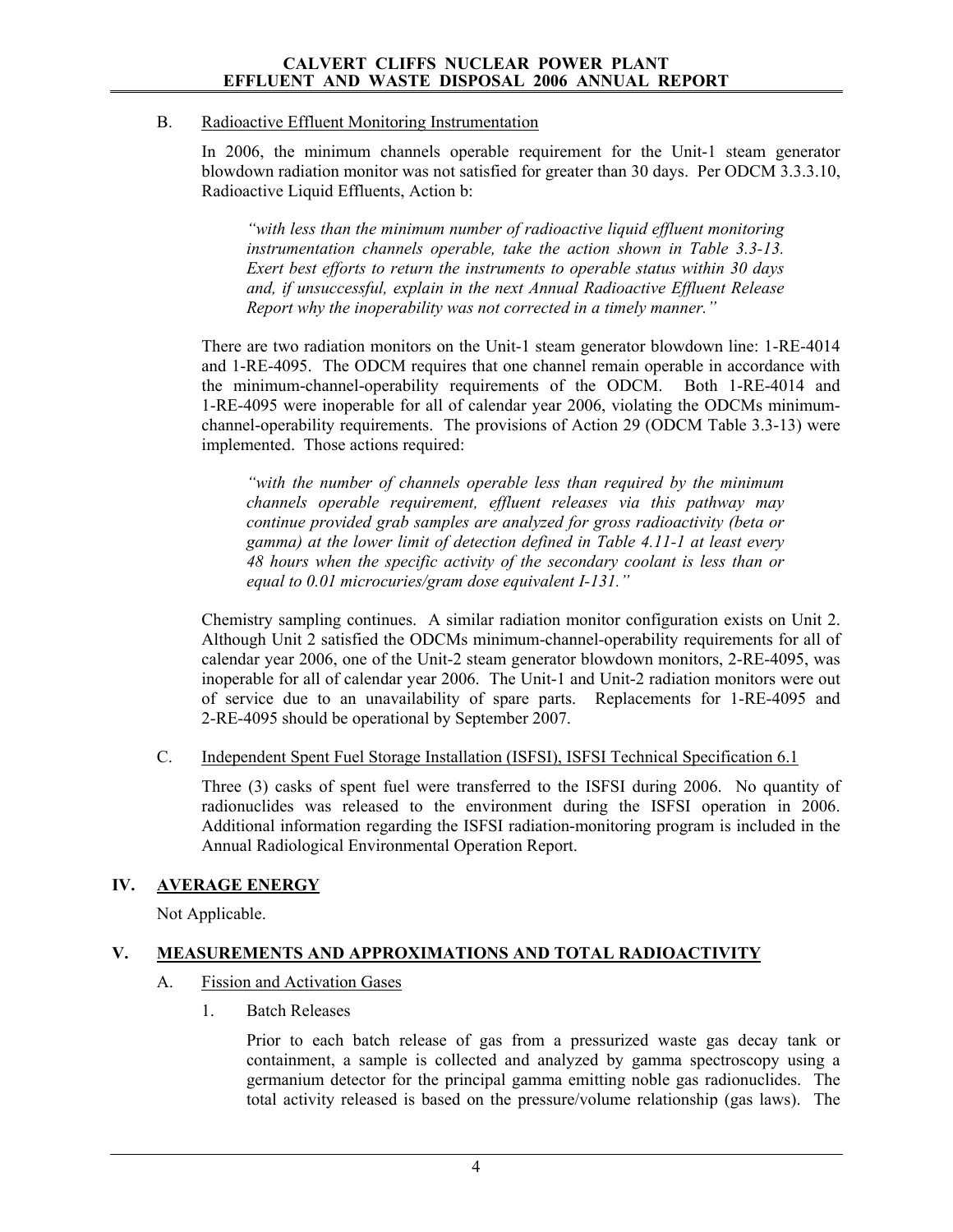Plant Vent Stack Radiation Monitor typically monitors containment releases, and the values from the radiation monitor may be used to assist in the calculation of activity discharged from containment during venting.

2. Continuous Releases

A gas sample is collected at least weekly from the main vents and analyzed by gamma spectroscopy using a germanium detector for the principal gamma emitting noble gas radionuclides. The total activity released for the week is based on the total sample activity decay corrected to the sample time multiplied by the main vent flow for the week. The Plant Vent Stack Radiation Monitor continuously measures routine plant vent stack releases, per design, and the values from the radiation monitor may be used to assist in the calculation of activity discharged in routine plant vent stack discharges.

Prior to and after each containment purge, a gas sample is collected and analyzed by gamma spectroscopy using a germanium detector to determine the concentration of principal gamma emitting noble gas radionuclides inside containment. The total activity released is based on containment volume and purge rate. Alternatively, total activity released during a containment purge is based on continuous radiation monitor responses, grab samples, and purge fan flow rate.

A monthly composite sample is collected from the main vents and analyzed by liquid scintillation for tritium. The total tritium release for the month is based on the sample analysis and the main vent flow. There was only one exception to this practice in 2006. The details are outlined below.

During June 2006, the Unit-1 main vent tritium analysis indicated tritium had increased approximately 1 order of magnitude above the highest tritium reported during the previous 16 years. An investigation revealed (1) the plant was operating routinely at steady state power, (2) there were no corresponding increases in plant vent stack noble gas activity, (3) there were no corresponding increases in the releases of iodine, (4) there were no plant transients or unusual discharges during June 2006, (5) there were no waste gas decay tank discharges in June, and (6) the tritium values for the months before and after (May and July) indicated normal results with no adverse trend. The primary source of tritium discharged in gaseous radwaste originates from evaporation of the spent fuel pool water. It is not possible for the order-of-magnitude increase in tritium to have originated from spent fuel pool since evaporation rates are relatively constant. As a result, it was concluded the June 2006 tritium analysis result for the Unit-1 main vent was biased high. Instead of reporting a tritium result that is known to be biased, it was decided to report Unit 1 plant vent stack tritium releases based on tritium results from the adjoining months (May and July). As a result, instead of reporting 9.89E-8 µCi/cc tritium for Unit-1 in June, a value of 1.54E-9 µCi/cc was reported instead. This method of reporting results is consistent with the direction provided Regulatory Guide 1.21, "Measuring, Evaluating, and Reporting Radioactivity in Solid Waste and Releases of Radioactive Materials in Liquid and Gaseous Effluents from Light Water Cooled Nuclear Power Plants," Revision 1, Appendix A, paragraph A.2.a. This also ensures releases of radioactivity from the plant site are accurately reported.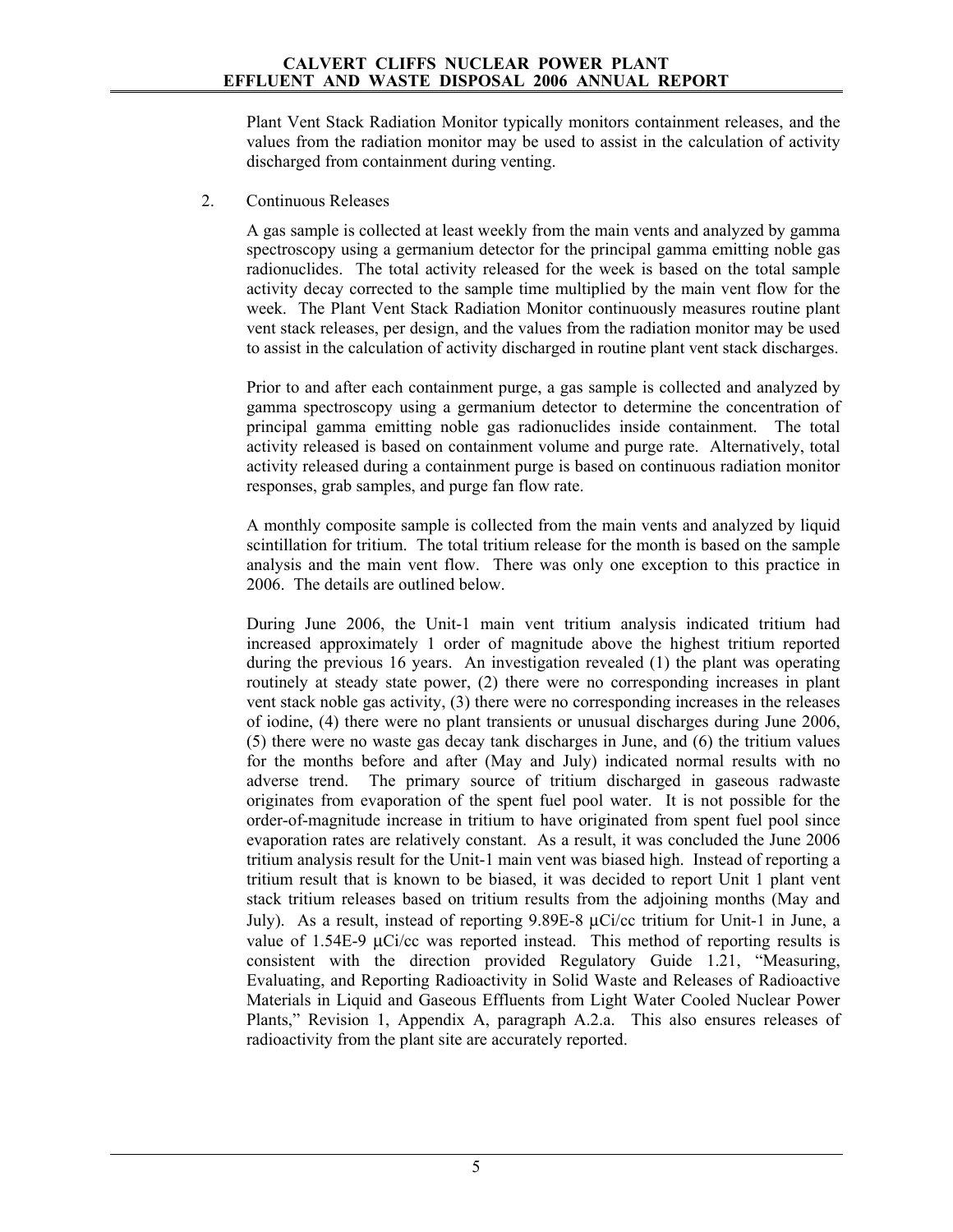### B. Iodine and Particulates

1. Batch Releases

The total activities of radioiodines and particulates released from pressurized waste gas decay tanks, containment purges, and containment vents are accounted for by the continuous samplers on the main vent. During 2006, the Unit-1 containment atmosphere was allowed to vent through the equipment hatch during a period when containment purge was unavailable. For this release, containment was sampled for noble gases, particulates, tritium, and iodine, and a permit was prepared prior to discharge. The activity discharged was based on an estimated discharge flow rate, the containment atmosphere samples, and the duration of the release. This containment atmosphere batch discharge accounted for all the particulates discharged in the second quarter.

2. Continuous Releases

During the release of gas from the main vents, samples of iodines and particulates are collected using a charcoal and particulate filter, respectively. The filters are removed weekly (or more often) and are analyzed by gamma spectroscopy using a germanium detector for significant gamma emitting radionuclides. The total activity released for the week is based on the total sample activity decay corrected to the midpoint of the sample period multiplied by the main vent flow for the week. A plate-out correction factor is applied to the results to account for the amount of iodine lost in the sample lines prior to sample collection. The weekly particulate filters are then composited to form monthly and quarterly composites for the gross alpha and strontium-89 and strontium-90 analyses.

Although charcoal samples are normally analyzed weekly, during containment purges, samples may be collected multiple times in a week to assist in accurately determining iodine releases during refueling outages. Such an increased sampling regime was implemented during the refueling outage in 2006. Because of this practice, a short lived iodine isotope, I-132, was identified on the charcoal sample and is reported herein. Normally, such a short lived nuclide would not be detected using a weekly sampling interval. Fuel failures in 2006 continued to cause iodine releases to be elevated relative to historical average values.

- C. Liquid Effluents
	- 1. Batch Releases

Prior to the release of liquid from a waste tank, a sample is collected and analyzed by gamma spectroscopy for the principal gamma emitting radionuclides. To demonstrate compliance with the concentration requirements addressed in Section I.C.1 above, the measured radionuclide concentrations are compared with the allowable MPCs; dilution in the discharge conduit is considered, and an allowable release rate is verified.

The total activity released in each batch is determined by multiplying the volume released by the concentration of each radionuclide. The actual volume released is based on the difference in tank levels prior to and after the release. A proportional composite sample is also withdrawn from each release, and this is used to prepare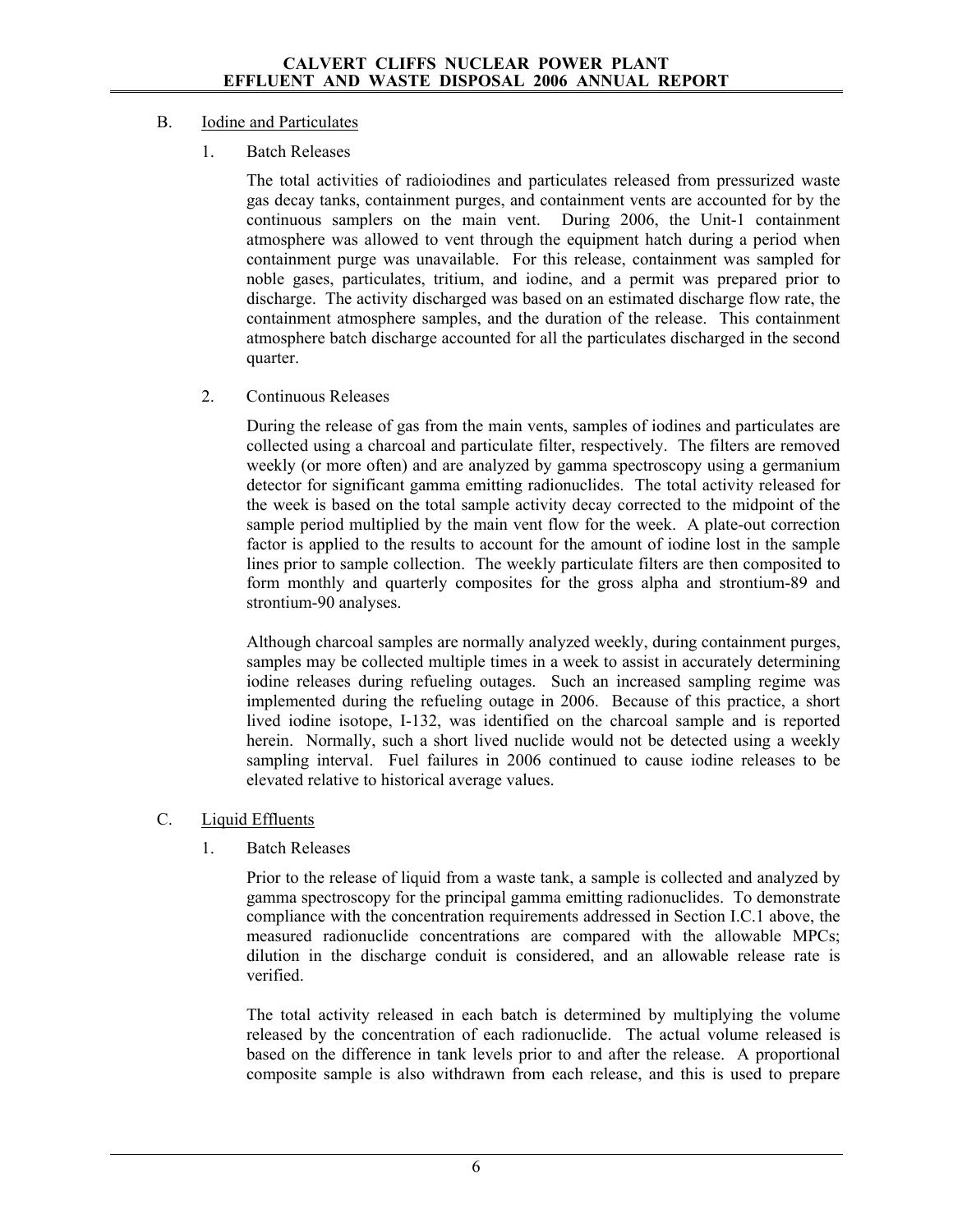monthly tritium and quarterly gross alpha, iron-55, nickel-63, strontium-89, and strontium-90 samples for analysis.

There were no major changes to the liquid radwaste system in calendar year 2006.

2. Continuous Releases

To account for activity from continuous releases, a sample is collected and analyzed by gamma spectroscopy for the principal gamma emitting radionuclides. The measured radionuclide concentrations are compared with the allowable MPC concentrations in the discharge conduit, and an allowable release rate is verified.

When steam generator blowdown is discharged to the circulating water conduits, it is sampled and gamma isotopic analysis is performed at a minimum of three times per week and these samples are used in turn to prepare a weekly blowdown composite sample based on each day's blowdown. These results are multiplied by the actual quantity of blowdown to determine the total activity released. The weekly composite is also used to prepare monthly composites for tritium analysis.

During periods of primary-to-secondary leakage, the secondary system becomes contaminated and subsequently contaminates the turbine building sumps. The lowlevel activity water (predominantly tritium) contained in the turbine building sumps is discharged to the circulating water conduits. This water is sampled weekly and composited. The composite sample is analyzed at least monthly for tritium and principal gamma emitting radionuclides. The results are multiplied by the actual quantity of liquid released to determine the total activity released.

### D. Estimation of Total Error

Total error for all releases was estimated using, as a minimum, the random counting error associated with typical releases. In addition to this random error, the following systematic errors were also examined:

- 1. Liquid
	- a. Error in volume of liquid released prior to dilution during batch releases.
	- b. Error in volume of liquid released via steam generator blowdown.
	- c. Error in amount of dilution water used during the reporting period.
- 2. Gases
	- a. Error in main vent release flow.
	- b. Error in sample flow rate.
	- c. Error in containment purge release flow.
	- d. Error in gas decay tank pressure.

Where errors could be estimated they are usually considered additive.

E. Reporting and Recordkeeping for Decommissioning

In accordance with 10 CFR 50.75.g, each licensee shall keep records of information important to the safe and effective decommissioning of the facility in an identified location until the license is terminated by the Commission. If records of relevant information are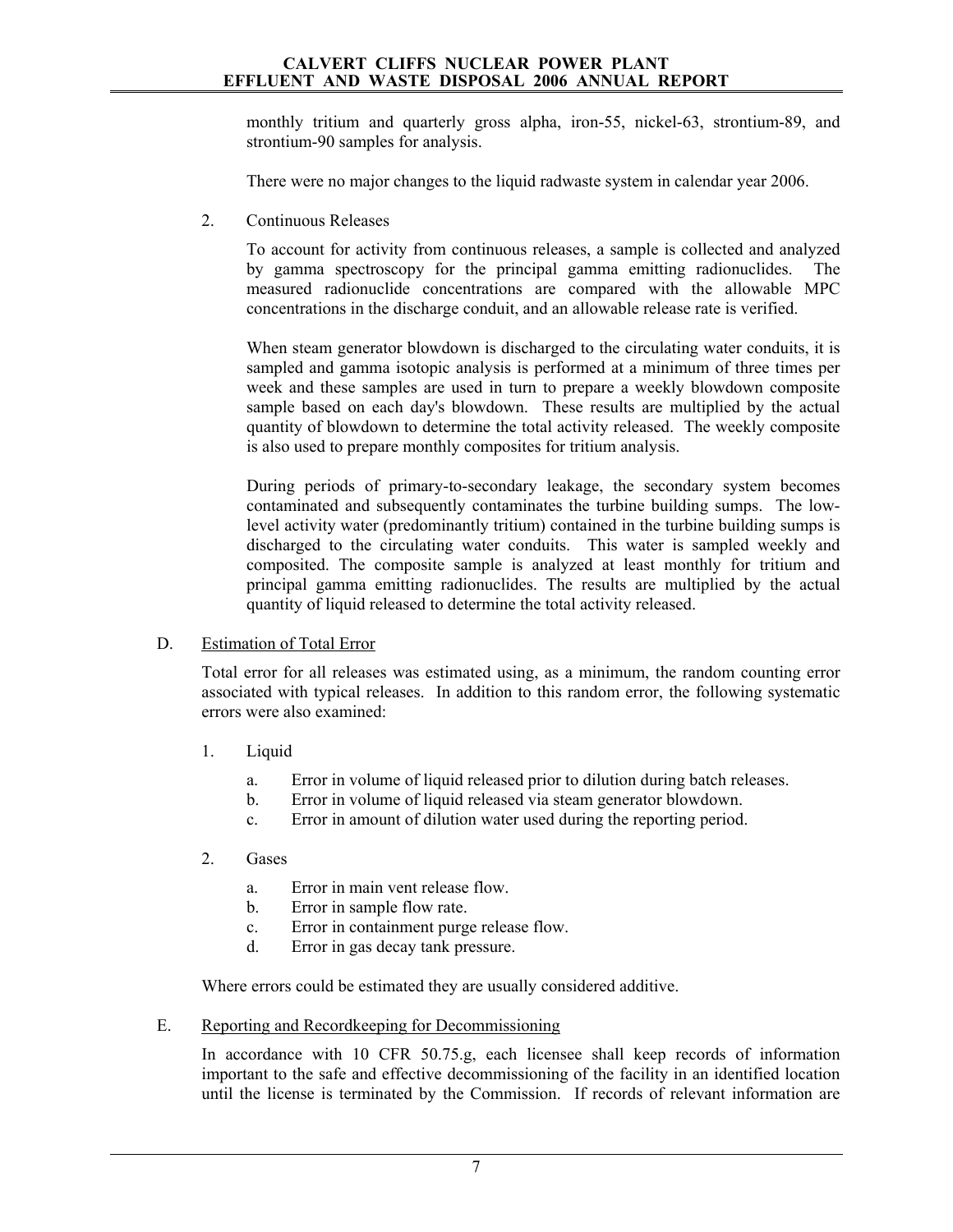kept for other purposes, reference to these records and their locations may be used. Information the Commission considers important to decommissioning consists of records of spills or other unusual occurrences involving the spread of contamination in and around the facility, equipment, or site. These records may be limited to instances when significant contamination remains after any cleanup procedures or when there is reasonable likelihood that contaminants may have spread to inaccessible areas as in the case of possible seepage into porous materials such as concrete. These records must include any known information on identification of involved nuclides, quantities, forms, and concentrations.

To assist in the decommissioning, and to provide early and advance detection of any unmonitored releases of radioactive material from the site, groundwater is routinely sampled. These groundwater samples are analyzed for gamma and tritium activity. Sample size and/or count times are adjusted to achieve analytical sensitivities better than the environmental LLDs for gamma activity and approximately 350 pCi/l for tritium.

Groundwater samples were collected from five piezometer tubes in 2006. A piezometer tube is a shallow monitoring well which allows access to groundwater at a depth of approximately 40 feet beneath the site. Four of the five piezometer tubes sampled in 2006 showed no positive, plant-related activity. Three samples from piezometer tube #11, however, indicated tritium was present at concentrations that varied from 88 to 454 pCi/liter. The 2006 analyses results for piezometer tube #11 are reproduced below.

| Sample location    | Date              | <b>Tritium Concentration</b> |                            |
|--------------------|-------------------|------------------------------|----------------------------|
|                    |                   | microcuries/milliliter       | picocuries/liter           |
| 11 Piezometer Tube | 19-Jan-06 $09:52$ | Not Detected, $\leq$ 1.48E-6 | Not Detected, $\leq 1,480$ |
| 11 Piezometer Tube | 26-Jan-06 12:55   | Not Detected, $\leq$ 1.36E-6 | Not Detected, $\leq 1,360$ |
| 11 Piezometer Tube | 2-Feb-06 15:30    | Not Detected, $\leq$ 1.50E-6 | Not Detected, $\leq 1,500$ |
| 11 Piezometer Tube | 14-Feb-06 13:30   | Not Detected, $\leq$ 1.57E-6 | Not Detected, $\leq 1,570$ |
| 11 Piezometer Tube | 16-Mar-06 12:45   | Not Detected, $\leq$ 1.54E-6 | Not Detected, $\leq 1,540$ |
| 11 Piezometer Tube | 18-Apr-06 13:05   | Not Detected, $\leq 1.53E-6$ | Not Detected, $\leq 1,530$ |
| 11 Piezometer Tube | 16-May-06 13:06   | Not Detected, $\leq 1.60E-6$ | Not Detected, $\leq 1,600$ |
| 11 Piezometer Tube | $20$ -May-06      | 8.8E-8                       | 88                         |
| 11 Piezometer Tube | 24-Jun-06 09:00   | Not Detected, $\leq 1.64E-6$ | Not Detected, $\leq 1,640$ |
| 11 Piezometer Tube | 30-Sep-06 09:30   | Not Detected, $\leq$ 1.49E-6 | Not Detected, $\leq 1,490$ |
| 11 Piezometer Tube | 14-Dec-06 13:05   | 4.54E-7                      | 454                        |
| 11 Piezometer Tube | 15-Dec-06 08:48   | $4.26E - 7$                  | 426                        |

**Groundwater Monitoring Sample Results – Piezometer Tube #11** 

One of the positive analysis results from 2006, 88 pCi/l in May, was analyzed by an independent laboratory at the University of Rochester using a significantly improved analytical sensitivity. No gamma activity was detected in any of these samples. An entry was made in the decommissioning file to document tritium found in 11 Piezometer Tube. Calvert Cliffs submitted an industry operating experience report (OE21958) in 2006, and additional information is contained in that report. Since this tritium originated from normal radwaste discharges, the tritium activity released to the groundwater was reported in previous Annual Radioactive Effluent Release Reports.

The tritium found in 2006 is a reappearance of the tritium plume first discovered 3-Dec-05. See the 2005 Annual Radioactive Effluent Release Report for a summary of the 2005 tritium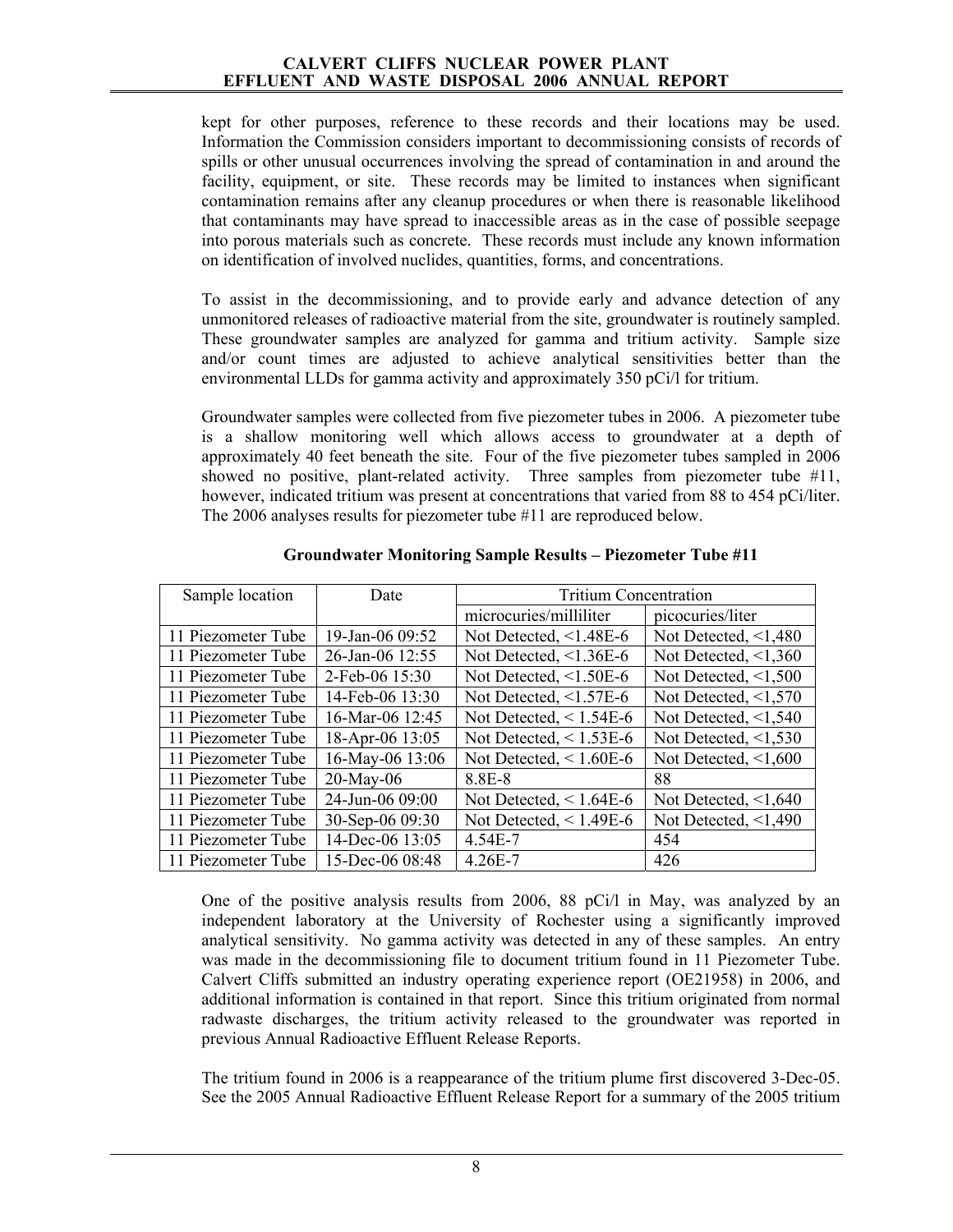analysis results. The tritium contamination is contained within the protected area, on site property. The shallow monitoring wells are not used for drinking water, and the shallow groundwater at this location does not impact any drinking water pathway. Hydrogeologic studies of the site were conducted in 2006 which indicate the tritium plume is traveling toward the Chesapeake Bay, and should reach the Bay sometime between 2010 and 2028. Since the tritium was originally permitted for discharge to the Chesapeake Bay, there will be no significant environmental impact. The total amount of tritium in the groundwater is estimated to be less than 0.0001 curies (or 0.1 millicuries). It is estimated that on the order of 60,000 liters of shallow groundwater may contain tritium. Based on the original geologic studies of the site contained in the Updated Final Safety Analysis Report, the plume is not able to penetrate into the deeper, drinking water aquifers due to confining geologic structures. A limited quantity of potable water is theoretically available from shallow wells up-gradient from the plant, but being up-gradient, those wells would not be affected by tritium in the current plume. As a result, there is no dose pathway to an actual individual. Nonetheless, dose calculations estimate the total dose to a hypothetical individual consuming groundwater from the plume (and only groundwater from the plume for an entire year) is less than 0.1 mR. Since the average US citizen receives on the order of 300 mR/year from natural sources of radiation (including medical treatments), a hypothetical increase of 0.1 mR/year would not pose a significant increase in safety risk. As a result, there is no adverse safety significance associated with this groundwater contamination event.

There was no activity found in any of the other piezometer tubes. The following table lists the results from all piezometer tubes except piezometer tube #11.

| Sample location    | Date               | <b>Tritium Concentration</b> |                            |
|--------------------|--------------------|------------------------------|----------------------------|
|                    |                    | microcuries/milliliter       | picocuries/liter           |
| 12 Piezometer Tube | $24$ -Jun-06 09:15 | Not Detected, $\leq 1.64E-6$ | Not Detected, $\leq 1,640$ |
| 13 Piezometer Tube | 24-Jun-06 09:30    | Not Detected, $\leq 1.64E-6$ | Not Detected, $\leq 1,640$ |
| 15 Piezometer Tube | 24-Jun-06 09:30    | Not Detected, $\leq 1.64E-6$ | Not Detected, $\leq 1,640$ |
| 18 Piezometer Tube | 24-Jun-06 09:40    | Not Detected, $\leq 1.64E-6$ | Not Detected, $\leq 1,640$ |
| 12 Piezometer Tube | 30-Sep-06 09:40    | Not Detected, $\leq$ 1.49E-6 | Not Detected, $\leq 1,490$ |
| 13 Piezometer Tube | 30-Sep-06 09:50    | Not Detected, $\leq$ 1.49E-6 | Not Detected, $\leq 1,490$ |
| 15 Piezometer Tube | 30-Sep-06 10:00    | Not Detected, $\leq$ 1.49E-6 | Not Detected, $\leq 1,490$ |
| 18 Piezometer Tube | 30-Sep-06 09:10    | Not Detected, $\leq$ 1.49E-6 | Not Detected, $\leq 1,490$ |
| 13 Piezometer Tube | 14-Dec-06 13:30    | Not Detected, $<$ 3.24E-7    | Not Detected, <324         |
| 15 Piezometer Tube | 14-Dec-06 $13:42$  | Not Detected, $<$ 3.24E-7    | Not Detected, <324         |
| 18 Piezometer Tube | 14-Dec-06 12:49    | Not Detected, $<$ 3.24E-7    | Not Detected, <324         |
| 12 Piezometer Tube | 14-Dec-06 13:16    | Not Detected, $<$ 3.24E-7    | Not Detected, <324         |
| 12 Piezometer Tube | 15-Dec-06 $09:12$  | Not Detected, $<$ 3.24E-7    | Not Detected, <324         |

**Groundwater Monitoring Sample Results – Excluding Piezometer Tube #11**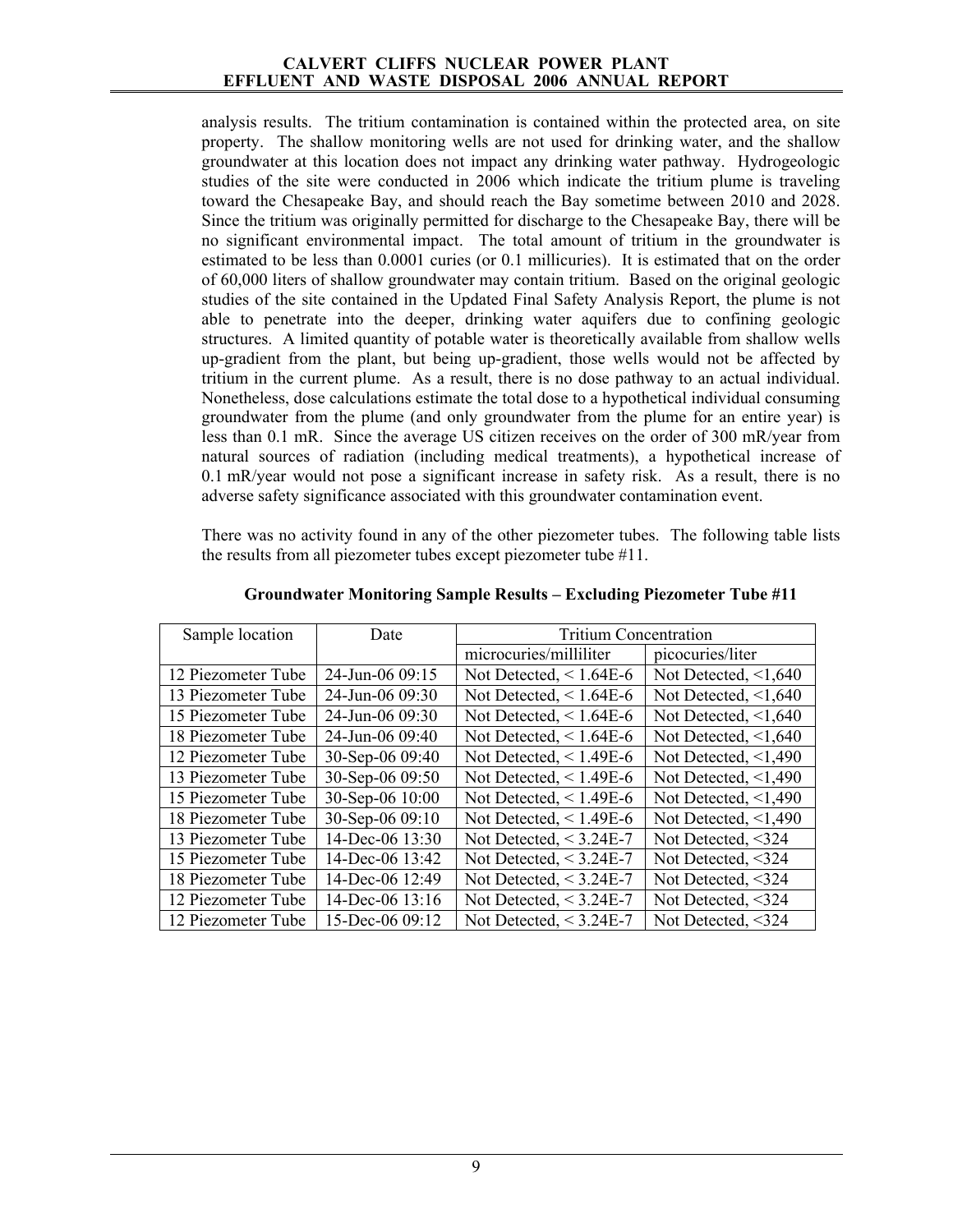### **VI. BATCH RELEASES**

|           |                                                                                                                 |                       | 2006                  |                       |                       |
|-----------|-----------------------------------------------------------------------------------------------------------------|-----------------------|-----------------------|-----------------------|-----------------------|
| A.        |                                                                                                                 | 1ST<br><b>QUARTER</b> | 2ND<br><b>QUARTER</b> | 3RD<br><b>QUARTER</b> | 4TH<br><b>QUARTER</b> |
|           | Liquid                                                                                                          |                       |                       |                       |                       |
|           | 1. Number of batch releases                                                                                     | $1.20E + 01$          | $1.10E + 01$          | $9.00E + 00$          | $1.70E + 01$          |
|           | 2. Total time period for batch<br>releases (min)                                                                | $5.28E + 03$          | $1.33E + 04$          | $4.09E + 03$          | $2.27E + 04$          |
|           | 3. Maximum time period for a<br>batch release (min)                                                             | 5.80E+02              | $8.35E + 03$          | $6.56E + 02$          | $6.18E + 03$          |
|           | 4. Average time period for<br>batch releases (min)                                                              | 4.40E+02              | $1.21E + 03$          | $4.54E + 02$          | $1.34E + 03$          |
|           | 5. Minimum time period for a<br>batch release (min)                                                             | $2.42E + 01$          | $2.80E + 01$          | $3.00E + 01$          | $9.00E + 00$          |
|           | 6. Average stream flow during<br>periods of effluent into a<br>flowing stream (liters/min of<br>dilution water) | $4.35E + 06$          | $4.49E + 06$          | $4.53E + 06$          | $4.61E + 06$          |
| <b>B.</b> | <b>Gaseous</b>                                                                                                  |                       |                       |                       |                       |
|           | 1. Number of batch releases                                                                                     | $7.00E + 00$          | $9.00E + 00$          | $8.00E + 00$          | $4.00E + 00$          |
|           | 2. Total time period for batch<br>releases (min)                                                                | $2.43E + 03$          | $7.62E + 03$          | $2.23E + 03$          | $1.54E + 03$          |
|           | 3. Maximum time period for a<br>batch release (min)                                                             | $6.28E + 02$          | $3.98E + 03$          | 7.34E+02              | $5.67E + 02$          |
|           | 4. Average time period for<br>batch release (min)                                                               | 3.47E+02              | 8.46E+02              | 2.79E+02              | 3.85E+02              |
|           | 5. Minimum time period for a<br>batch release (min)                                                             | $9.00E + 01$          | $1.25E + 02$          | $3.90E + 01$          | $2.14E + 02$          |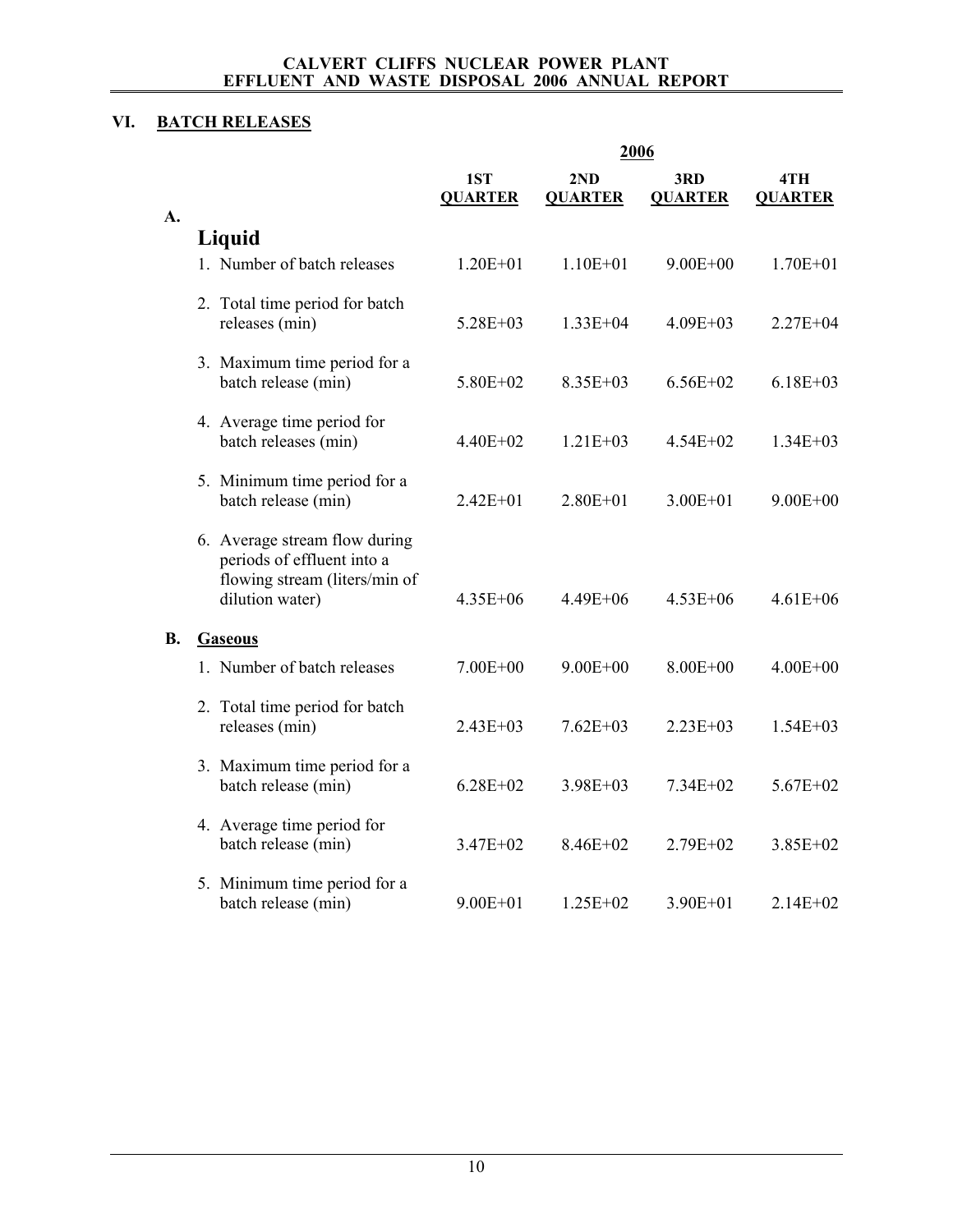### **VII. ABNORMAL RELEASES**

|           |                                        |                       |                       | 2006                  |                       |
|-----------|----------------------------------------|-----------------------|-----------------------|-----------------------|-----------------------|
|           |                                        | 1ST<br><b>QUARTER</b> | 2ND<br><b>QUARTER</b> | 3RD<br><b>QUARTER</b> | 4TH<br><b>QUARTER</b> |
| A.        | Liquid                                 |                       |                       |                       |                       |
|           | 1. Number of releases                  | $-0-$                 | $-0-$                 | $-0-$                 | $-0-$                 |
|           | 2. Total activity released<br>(Curies) | $-0-$                 | $-0-$                 | $-0-$                 | $-0-$                 |
| <b>B.</b> | <b>Gaseous</b>                         |                       |                       |                       |                       |
|           | 1. Number of releases                  | $-0-$                 | $-0-$                 | $-0-$                 | $-0-$                 |
|           | 2. Total activity releases<br>(Curies) | $-0-$                 | $-0-$                 | $-0-$                 | $-0-$                 |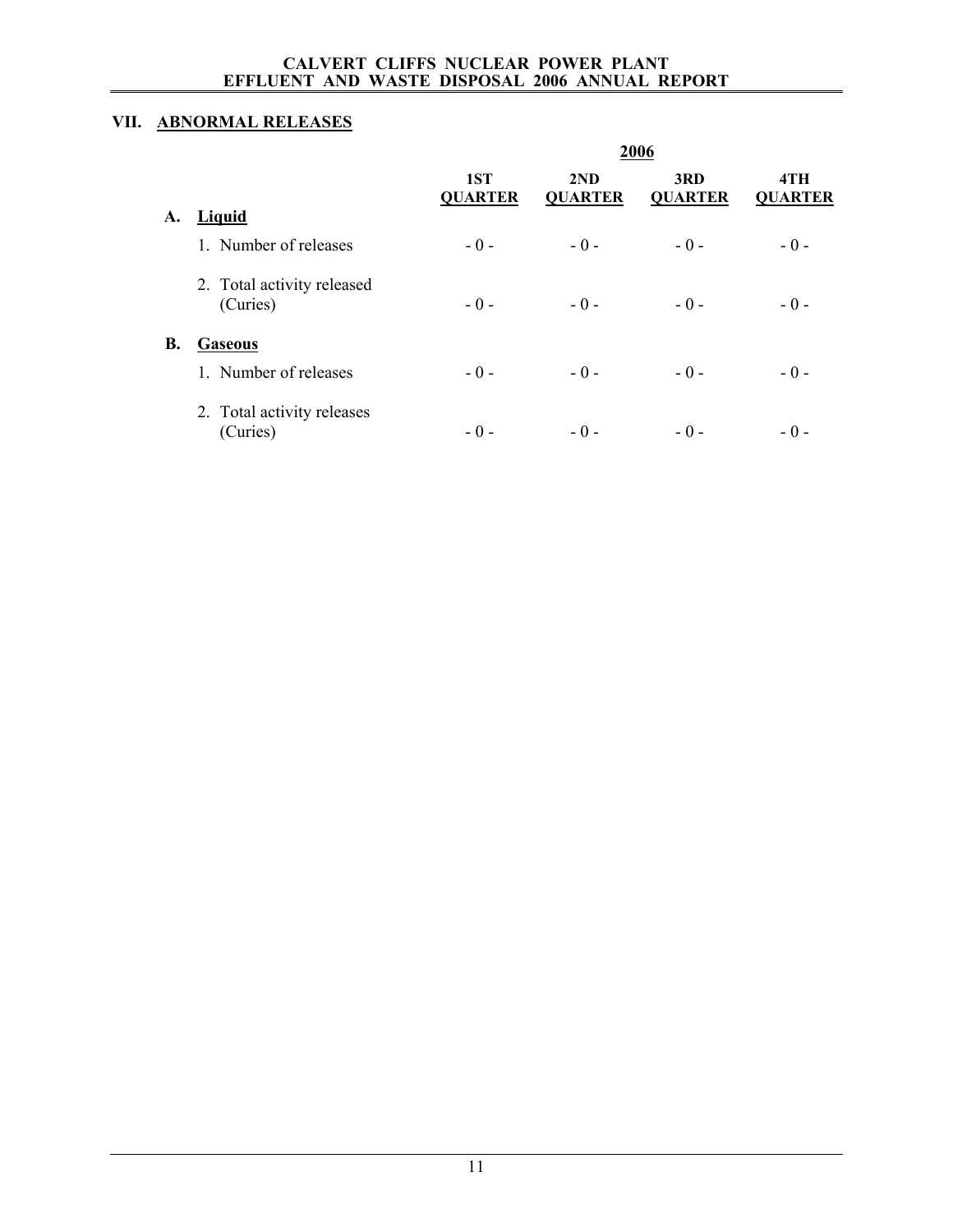**APPENDIX A APPENDIX A** 

# CALVERT CLIFFS NUCLEAR POWER PLANT<br>EFFLUENT AND WASTE DISPOSAL 2006 ANNUAL REPORT **EFFLUENT AND WASTE DISPOSAL 2006 ANNUAL REPORT CALVERT CLIFFS NUCLEAR POWER PLANT**

### **GASEOUS EFFLUENTS - SUMMATION OF ALL RELEASES GASEOUS EFFLUENTS - SUMMATION OF ALL RELEASES** TABLE 1A - REG GUIDE 1.21 **TABLE 1A - REG GUIDE 1.21**

|                  | UINIU VUU LIITTUU LIIV                                      |                | <b>NUTTINIA LIVE</b>                           |                | <b>THE REPORT OF STRAIGHTS</b> |                   |                         |
|------------------|-------------------------------------------------------------|----------------|------------------------------------------------|----------------|--------------------------------|-------------------|-------------------------|
|                  |                                                             |                | 1ST                                            | 2ND            | 3RD                            | 4TH               | EST. TOTAL              |
| $\blacktriangle$ | SES<br>FISSION AND ACTIVATION GA                            | <b>UNITS</b>   | <b>OUARTER</b>                                 | <b>OUARTER</b> | <b>OUARTER</b>                 | <b>QUARTER</b>    | ERROR. %                |
|                  | <b>Total Release</b>                                        | ن              | $5.37E+02$                                     | 8.13E+01       | $7.92E + 0$                    | 1.78E+02          | $±1.20E+01$             |
|                  | Average release rate for period<br>$\overline{\mathcal{N}}$ | <b>µCi/sec</b> | $6.90E + 01$                                   | $1.03E + 01$   | 9.97E+00                       | $2.24E + 0$       |                         |
|                  | Percent of Tech. Spec. limit (1)<br>$\dot{\epsilon}$        | $\frac{5}{6}$  | 8.43E-03                                       | 7.40E-04       | 1.14E-03                       | 3.32E-03          |                         |
|                  | Percent of Tech. Spec. limit (2)<br>4.                      | $\frac{6}{6}$  | 4.41E-03                                       | 8.97E-04       | 7.90E-04                       | 1.89E-03          |                         |
|                  | Percent of Tech. Spec. limit (3)<br>$\Omega$                | $\frac{5}{6}$  | $1.23E-01$                                     | 1.07E-02       | $.67E-02$                      | 4.84E-02          |                         |
|                  | Percent of Tech. Spec. limit (4)<br>نی                      | $\frac{1}{2}$  | 6.15E-02                                       | 5.33E-03       | 8.37E-03                       | 2.42E-02          |                         |
|                  | Percent of Tech. Spec. limit (5)                            | $\%$           | 2.29E-01                                       | 4.63E-02       | 3.95E-02                       | 9.37E-02          |                         |
|                  | Percent of Tech. Spec. limit (6)<br>$\infty$                | $\frac{5}{6}$  | $1.15E-01$                                     | $2.31E-02$     | 1.98E-02                       | 4.69E-02          |                         |
| Ä                | <b>IODINES</b>                                              |                |                                                |                |                                |                   |                         |
|                  | Total Iodine - 131                                          | ت              | 2.89E-02                                       | 2.80E-04       | 8.91E-05                       | 3.50E-03          | $±6.50E+00$             |
|                  | Average release rate for period<br>$\overline{\mathcal{N}}$ | <b>µCi/sec</b> | 3.72E-03                                       | 3.56E-05       | 1.12E-05                       | 4.40E-04          |                         |
|                  | Percent of Tech. Spec. limit (7)<br>.<br>ო                  | $\%$           | 8.85E-03                                       | 8.47E-05       | 2.66E-05                       | 1.05E-03          |                         |
|                  | Percent of Tech. Spec. limit (8)<br>$\overline{4}$          | $\%$           | 2.18E-01                                       | 2.11E-03       | 6.71E-04                       | 2.63E-02          |                         |
|                  | Percent of Tech. Spec. limit (9)<br>5.                      | $\%$           | 1.09E-01                                       | 1.06E-03       | 3.36E-04                       | 1.32E-02          |                         |
| ن                | <b>PARTICULATES</b>                                         |                |                                                |                |                                |                   |                         |
|                  | Particulates with half lives greater than                   |                |                                                |                |                                |                   |                         |
|                  | 8 days                                                      | Ö              | 9.08E-09                                       | $1.62E-05$     | $\left(10\right)$              | $\left(10\right)$ | $±1.20E+01$             |
|                  | Average release rate for period<br>$\dot{\sim}$             | uCi/sec        | 1.17E-09                                       | $2.06E-06$     | $\widehat{=}$                  | (10)              |                         |
|                  | Percent of Tech. Spec. limit (7)                            | $\frac{5}{6}$  | 4.05E-10                                       | 1.12E-06       | (10)                           | (10)              |                         |
|                  | Percent of Tech. Spec. limit (8)<br>4.                      | $\frac{5}{6}$  | 1.02E-08                                       | 3.48E-05       | (10)                           | (10)              |                         |
|                  | Percent of Tech. Spec. limit (9)<br>S.                      | $\frac{5}{6}$  | 5.11E-09                                       | 1.74E-05       | (10)                           | (10)              |                         |
|                  | Gross alpha radioactivity<br>6.                             | ت              | $\begin{pmatrix} 1 & 0 \\ 0 & 0 \end{pmatrix}$ | $\widehat{=}$  | $\frac{1}{2}$                  | $\frac{1}{2}$     | $\mathbb{N} \mathbb{A}$ |
| <b>A</b>         | TRITIUM                                                     |                |                                                |                |                                |                   |                         |
|                  | <b>Total Release</b>                                        | Ö              | 9.25E-01                                       | $1.34E + 00$   | 1.79E+00                       | 7.34E-01          | $±1.32E+01$             |
|                  | Average release rate for period<br>$\overline{a}$           | µCi/sec        | 1.19E-01                                       | 1.71E-01       | $2.25E-01$                     | $9.23E-02$        |                         |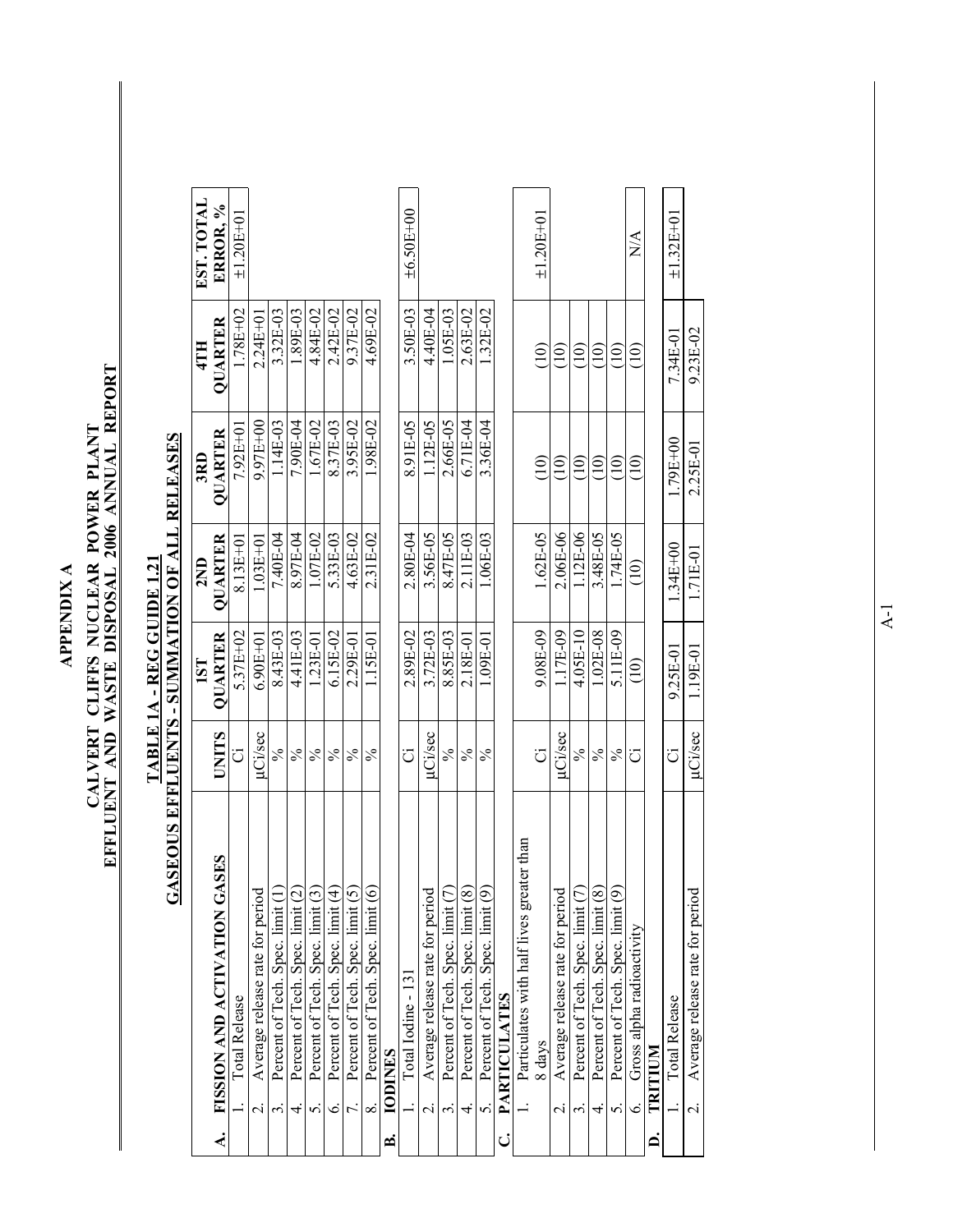| CALVERT CLIFFS NUCLEAR POWER PLANT<br>EFFLUENT AND WASTE DISPOSAL 2006 ANNUAL REPORT | <b>GASEOUS EFFLUENTS - SUMMATION OF ALL RELEASES</b><br><b>TABLE 1A - REG GUIDE 1.21</b> | NOTES TO TABLE 1A | Percent of I.A.1 whole body dose rate limit (500 mRem/year) | Percent of I.A.1 skin dose rate limit (3000 mRem/year)<br>$\widehat{\Omega}$ | Percent of I.A.3 quarterly gamma-air dose limit (10 mRad)<br>$\widehat{\mathfrak{S}}$ | Percent of I.A.3 yearly gamma-air dose limit (20 mRad)<br>$\widehat{H}$ | Percent of I.A.3 quarterly beta-air dose limit (20 mRad)<br>$\overline{6}$ | Percent of I.A.3 yearly beta-air dose limit (40 mRad)<br>$\widehat{\odot}$ | Percent of I.B.1 organ dose rate limit (1500 mRem/year) | Percent of I.B.3 quarterly organ dose limit (15 mRem)<br>$\circledS$ | Percent of I.B.3 yearly organ dose limit (30 mRem)<br>$\widehat{\mathfrak{S}}$ | Less than minimum detectable activity which meets the lower limit of detection (LLD) requirements of ODCM Surveillance Requirement 4.11.2.1.2.<br>(10) |  |  |  |
|--------------------------------------------------------------------------------------|------------------------------------------------------------------------------------------|-------------------|-------------------------------------------------------------|------------------------------------------------------------------------------|---------------------------------------------------------------------------------------|-------------------------------------------------------------------------|----------------------------------------------------------------------------|----------------------------------------------------------------------------|---------------------------------------------------------|----------------------------------------------------------------------|--------------------------------------------------------------------------------|--------------------------------------------------------------------------------------------------------------------------------------------------------|--|--|--|
|--------------------------------------------------------------------------------------|------------------------------------------------------------------------------------------|-------------------|-------------------------------------------------------------|------------------------------------------------------------------------------|---------------------------------------------------------------------------------------|-------------------------------------------------------------------------|----------------------------------------------------------------------------|----------------------------------------------------------------------------|---------------------------------------------------------|----------------------------------------------------------------------|--------------------------------------------------------------------------------|--------------------------------------------------------------------------------------------------------------------------------------------------------|--|--|--|

**APPENDIX A CALVERT CLIFFS NUCLEAR POWER PLANT** 

**APPENDIX A**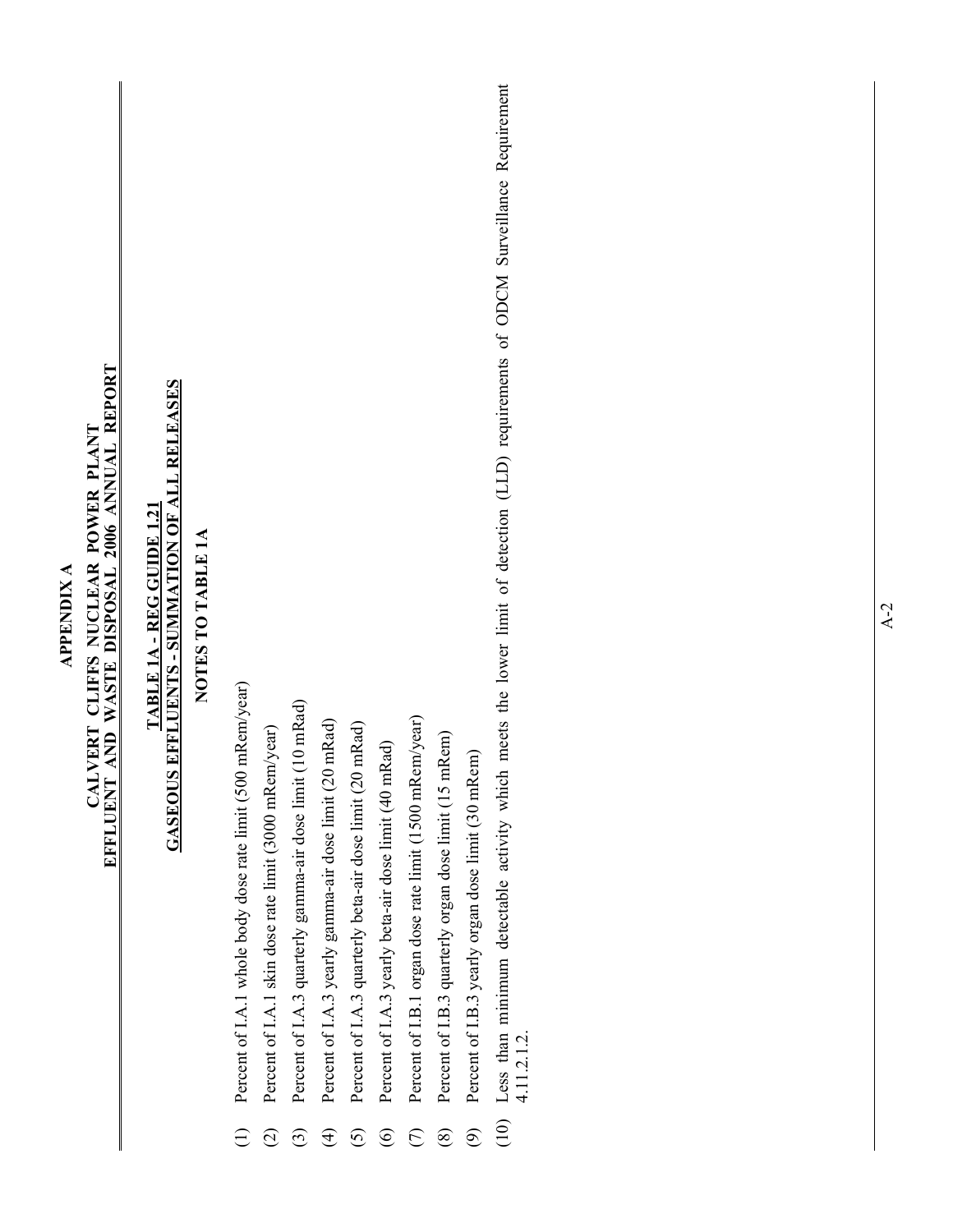|                                                 |              | <b>GASEOUS</b>            | EFFLUENTS - GROUND LEVEL RELEASES<br>TABLE 1C | -REGGUIDE             | بغ                      |                          |                       |                       |                       |
|-------------------------------------------------|--------------|---------------------------|-----------------------------------------------|-----------------------|-------------------------|--------------------------|-----------------------|-----------------------|-----------------------|
|                                                 |              |                           | <b>CONTINUOUS MODE</b>                        |                       |                         |                          |                       | BATCH MODE            |                       |
|                                                 | <b>UNITS</b> | ≃<br><b>OUARTE</b><br>1ST | <b>QUARTER</b><br>2ND                         | <b>QUARTER</b><br>3RD | <b>QUARTER</b><br>4TH   | <b>OUARTER</b><br>1ST    | <b>QUARTER</b><br>2ND | <b>QUARTER</b><br>3RD | <b>QUARTER</b><br>4TH |
| FISSION AND ACTIVATION GASES<br>$\div$          |              |                           |                                               |                       |                         |                          |                       |                       |                       |
| 1<br>Argon                                      | Ö            | $\widehat{c}$             | $\widehat{\varrho}$                           | $\odot$               | $\widehat{\mathcal{Q}}$ | $6.90E-04$               | 1.71E-03              | $\odot$               | 3.19E-04              |
| $-85$<br>Krypton                                | ö            | 7.45E+01                  | $\widehat{\omega}$                            | $\widehat{\varpi}$    | 6.59E-01                | $9.57E + 00$             | $4.92E+01$            | $2.69E + 01$          | $2.68E + 01$          |
| $-85m$<br>Krypton                               | ö            | 7.79E-02                  | $\odot$                                       | $\widehat{\varpi}$    | 4.31E-03                | 3.20E-03                 | $\widehat{\circ}$     | ତ୍ର                   | 5.71E-04              |
| $-87$<br>Krypton                                | Ö            | $\widehat{c}$             | $\widehat{\varrho}$                           | $\widehat{\varrho}$   | $\widehat{\infty}$      | $\widehat{c}$            | $\widehat{\circ}$     | $\widehat{\circ}$     | $\widehat{c}$         |
| $88 -$<br>Krypton                               | Ö            | 2.05E-02                  | $\widehat{\varrho}$                           | $\widehat{\omega}$    | $\odot$                 | 2.38E-03                 | $\widehat{\omega}$    | $\widehat{\varrho}$   | 3.82E-04              |
| $-131m$<br>Xenon                                | Ö            | $7.67E + 00$              | $.10E+00$                                     | 5.70E+00              | 1.19E-01                | 2.68E-02                 | 3.50E-01              | $2.03E-02$            | 1.58E-01              |
| $-133$<br>Xenon                                 | ö            | $4.23E + 02$              | $2.75E + 01$                                  | $4.14E + 0$           | $1.38E + 02$            | 4.46E+00                 | $1.05E + 00$          | $1.21E + 00$          | $1.67E+00$            |
| $-133m$<br>Xenon                                | Ö            | $6.41E + 00$              | $\widehat{\circ}$                             | $\widehat{\infty}$    | 2.51E-02                | 4.58E-02                 | 7.77E-04              | 8.22E-03              | 3.88E-03              |
| $-135$<br>Xenon                                 | ö            | $1.05E + 01$              | $2.15E + 00$                                  | 3.97E+00              | $9.99E + 00$            | 4.59E-02                 | $6.97E-04$            | $\odot$               | 9.58E-03              |
| $-135m$<br>Xenon                                | Ö            | $\widehat{\infty}$        | $\widehat{\circ}$                             | $\widehat{\circ}$     | $\widehat{\circ}$       | $\widehat{\infty}$       | $\widehat{\circ}$     | $\odot$               | $\widehat{\circ}$     |
| $-138$<br>Xenon                                 | ö            | $\widehat{\Omega}$        | $\widehat{\Omega}$                            | $\widehat{\Omega}$    | $\widehat{\varrho}$     | $\widehat{\Omega}$       | $\widehat{\circ}$     | ପି                    | $\widehat{c}$         |
| Total for Period                                | ö            | $5.22E + 02$              | $3.08E + 01$                                  | $5.10E+01$            | $49E+02$                | 42E+01                   | $5.06E + 01$          | $2.82E + 0$           | $2.87E + 0$           |
| <b>HALOGENS</b><br>$\mathbf{a}$                 |              |                           |                                               |                       |                         |                          |                       |                       |                       |
| $-131$<br>Iodine                                | ö            | 2.89E-02                  | 2.80E-04                                      | 8.91E-05              | 3.50E-03                | Ξ                        | Ξ                     | Ξ                     | 54E-06                |
| $-132$<br>Iodine                                | ö            | 4.28E-03                  | $\widehat{\mathcal{C}}$                       | $\widehat{\Omega}$    | $\widetilde{\Omega}$    | Ë                        | €                     | Ë                     |                       |
| $-133$<br>Iodine                                | Ö            | 2.17E-02                  | 4.38E-04                                      | 3.35E-05              | 9.92E-04                | €                        | Ξ                     | €                     | 3.54E-07              |
| $-135$<br>Iodine                                | Ö            | 3.87E-03                  | $\widehat{\Omega}$                            | $\widehat{c}$         | $\widehat{\circ}$       | Ξ                        | €                     | ∈                     | $\widehat{c}$         |
| Total for Period                                | ö            | 5.88E-02                  | 7.18E-04                                      | $.23E-04$             | 4.49E-03                | $\widehat{\Xi}$          | Ξ                     | Ξ                     | .89E-06               |
| PARTICULATES (half life > 8 days)<br>$\ddot{ }$ |              |                           |                                               |                       |                         |                          |                       |                       |                       |
| $-54$<br>Manganese                              | ö            | $\odot$                   | $\widehat{\Omega}$                            | $\widehat{\Omega}$    | $\widehat{\infty}$      | $\widehat{\Xi}$          | Э                     | Э                     | $\widehat{\Xi}$       |
| $-55$<br>$\mathop{\rm Iron}$                    | ö            | $\widehat{\Omega}$        | $\widehat{\omega}$                            | $\widehat{\Omega}$    | $\widehat{\mathcal{C}}$ | $\ominus$                | ∈                     | ∈                     | $\widehat{\Xi}$       |
| $-59$<br>$_{\text{iron}}$                       | ö            | $\widehat{\varrho}$       | $\widehat{\varrho}$                           | $\widehat{\varrho}$   | $\widehat{\mathcal{C}}$ | $\widehat{\Xi}$          | €                     | $\widehat{\Xi}$       | $\widehat{\Xi}$       |
| $-58$<br>Cobalt                                 | Ö            | $\widehat{\circ}$         | $\widehat{\varphi}$                           | $\widehat{\varrho}$   | $\widehat{\mathcal{C}}$ | Ξ                        | 8.99E-06              | Ξ                     | Ξ                     |
| $60 -$<br>Cobalt                                | Ö            | $\widehat{\varpropto}$    | $\odot$                                       | $\odot$               | $\widehat{\varrho}$     | Ξ                        | 7.19E-06              | Ξ                     | Ξ                     |
| $-65$<br>Zinc                                   | ö            | $\odot$                   | $\odot$                                       | $\odot$               | $\odot$                 | Ξ                        | $\widehat{\Xi}$       | Ξ                     | €                     |
| $-89$<br>Strontium                              | Ö            | 9.08E-09                  | $\odot$                                       | $\odot$               | $\odot$                 | $\ominus$                | Ξ                     | Ξ                     | Ξ                     |
| $6^{\circ}$<br>Strontium                        | Ö            | $\odot$                   | $\odot$                                       | $\odot$               | $\odot$                 | Ξ                        | Ξ                     | Ξ                     | $\widehat{\equiv}$    |
| 99<br>Molybdenum                                | ö            | $\widehat{\Omega}$        | $\odot$                                       | $\odot$               | $\odot$                 | €                        | Ξ                     | €                     | €                     |
| $-134$<br>Cesium                                | じに           | $\odot$                   | $\widehat{\varrho}$                           | $\widetilde{c}$       | (2)                     | $\overline{\phantom{0}}$ | Ξ                     | €                     | €                     |
| $-137$<br>Cesium                                |              | $\odot$                   | $\widehat{\varpi}$                            | $\widehat{\omega}$    | $\overline{c}$          | Ë                        | €                     | €                     | €                     |
| $-141$<br>Cerium                                | Ö            | $\widehat{\infty}$        | $\widehat{\Omega}$                            | $\widetilde{\omega}$  | $\widetilde{\omega}$    | Ξ                        | €                     | €                     | €                     |

A-3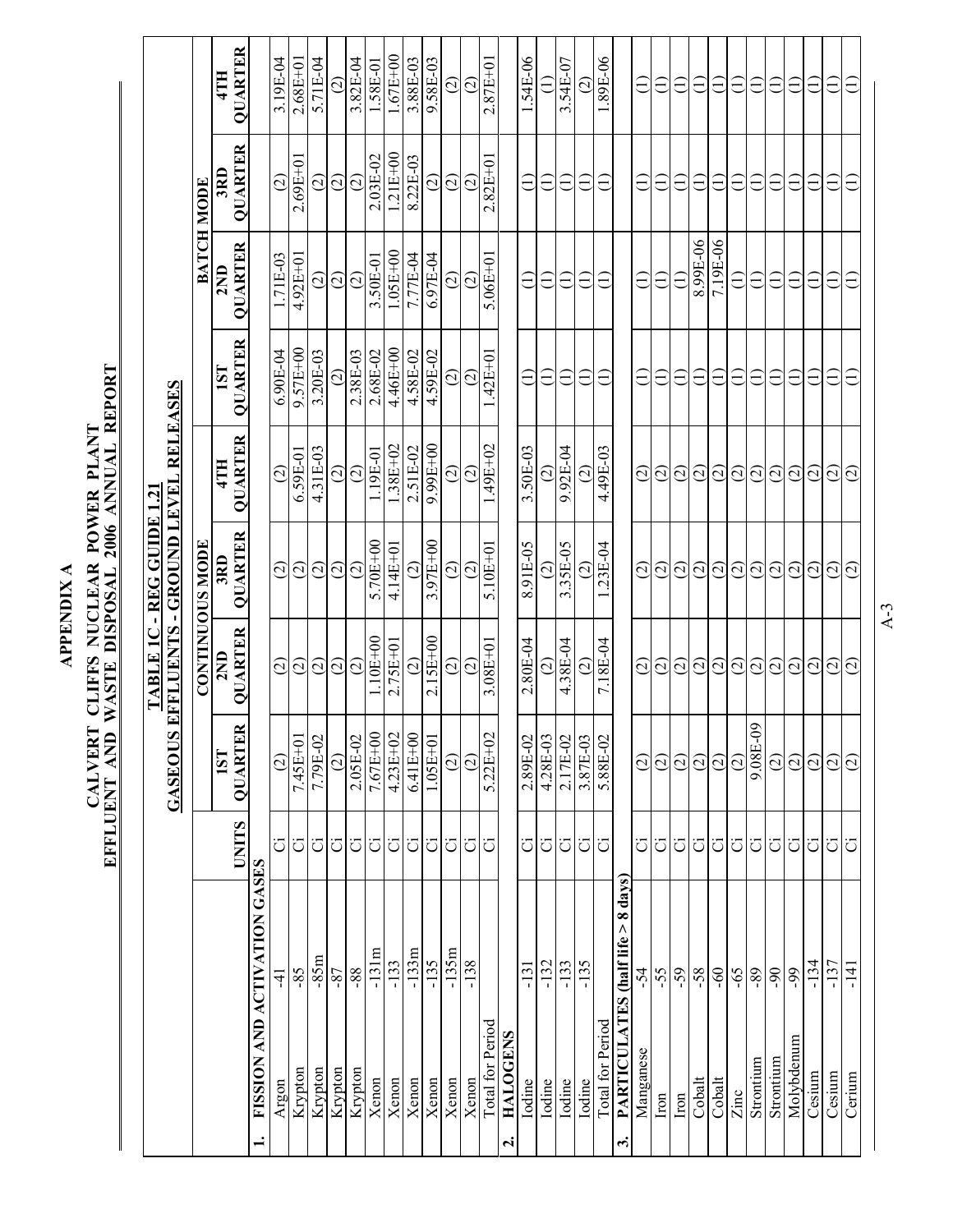### **APPENDIX A APPENDIX A**

# CALVERT CLIFFS NUCLEAR POWER PLANT<br>EFFLUENT AND WASTE DISPOSAL 2006 ANNUAL REPORT **EFFLUENT AND WASTE DISPOSAL 2006 ANNUAL REPORT CALVERT CLIFFS NUCLEAR POWER PLANT**

|                          |                     |     | TABLE 1C - REG GUIDE 1.21                      |     |                 |                   |                   |     |
|--------------------------|---------------------|-----|------------------------------------------------|-----|-----------------|-------------------|-------------------|-----|
|                          | GASEOUS             |     | EFFLUENTS - GROUND LEVEL RELEASES              |     |                 |                   |                   |     |
|                          |                     |     | <b>CONTINUOUS MODE</b>                         |     |                 | <b>BATCH MODE</b> |                   |     |
|                          | 1ST                 | 2ND | 3RD                                            | 4TH | 1S <sub>T</sub> | 2ND               | 3RD               | 4TH |
|                          | <b>INITS QUARTE</b> |     | UARTER   QUARTER   QUARTER   QUARTER   QUARTER |     |                 |                   | QUARTER   QUARTER |     |
| $-144$<br>Cerium         |                     |     |                                                |     |                 |                   |                   |     |
| Gross Alpha Radioactivit |                     |     |                                                |     |                 |                   |                   |     |
| <b>Cotal For Period</b>  | $0 - 180$           | ŗ   |                                                |     |                 | $1.62E - 05$      |                   |     |

### **NOTES TO TABLE 1C**  NOTES TO TABLE 1C

- Iodines and particulates in batch releases are accounted for with the main vent continuous samplers when the release is made through the plant main (1) Iodines and particulates in batch releases are accounted for with the main vent continuous samplers when the release is made through the plant main vent.  $\bigoplus$
- (2) Less than minimum detectable activity which meets the LLD requirements of ODCM Surveillance Requirement 4.11.2.1.2. Less than minimum detectable activity which meets the LLD requirements of ODCM Surveillance Requirement 4.11.2.1.2.  $\overline{c}$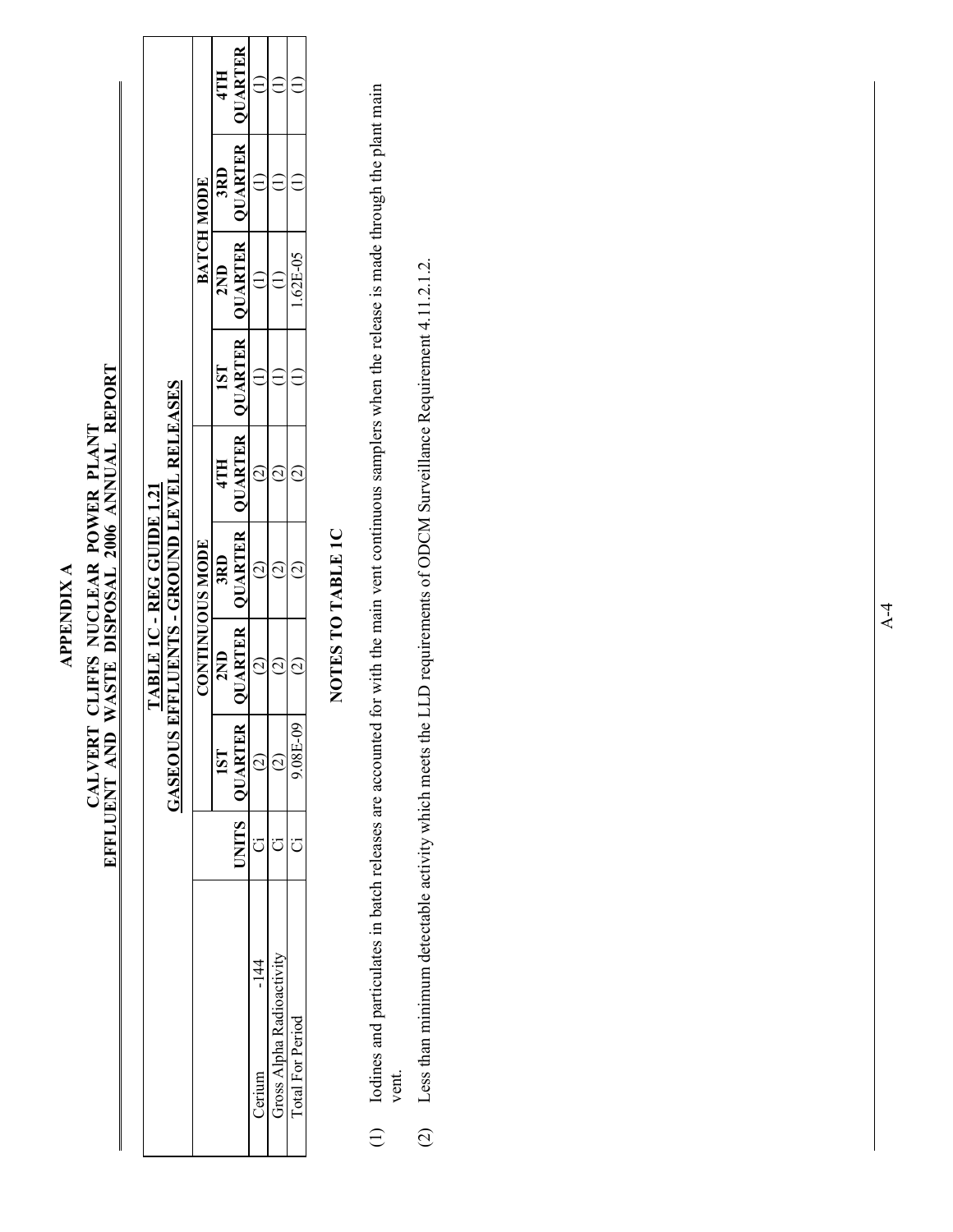**APPENDIX A APPENDIX A** 

# **EFFLUENT AND WASTE DISPOSAL 2006 ANNUAL REPORT**  CALVERT CLIFFS NUCLEAR POWER PLANT<br>EFFLUENT AND WASTE DISPOSAL 2006 ANNUAL REPORT **CALVERT CLIFFS NUCLEAR POWER PLANT**

|    |                                                                          | <b>UNITS</b>  | QUARTER<br>1ST | QUARTER<br>2ND | QUARTER<br>3RD | QUARTER<br>4TH    | EST. TOTAL<br>ERROR, %          |
|----|--------------------------------------------------------------------------|---------------|----------------|----------------|----------------|-------------------|---------------------------------|
| نج | <b>SLDI</b><br>FISSION AND ACTIVATION PRODU                              |               |                |                |                |                   |                                 |
|    | Total Release (not including tritium, gases,<br>alpha)<br>$\overline{a}$ | ت             | 3.23E-02       | 3.65E-03       | 1.03E-02       | 2.46E-03          | $\pm 1.03E + 01$                |
|    | Average diluted concentration during period<br>$\overline{\mathcal{N}}$  | $\mu$ Ci/ml   | $2.28E + 10$   | $2.20E + 10$   | $1.85E + 10$   | $2.12E + 10$      |                                 |
|    | Percent of Tech. Spec. limit<br>3                                        | $\%$          | 2.92E-02       | 1.69E-02       | $1.69E - 02$   | 1.29E-02          |                                 |
|    | Percent of Tech. Spec. limit (2)<br>4                                    | $\frac{5}{6}$ | 1.46E-02       | 8.45E-03       | 8.45E-03       | $6.45E-03$        |                                 |
|    | Percent of Tech. Spec. limit (3)<br>5                                    | $\frac{5}{6}$ | 2.85E-02       | 8.00E-03       | 1.92E-02       | 2.56E-02          |                                 |
|    | Percent of Tech. Spec. limit (4)<br>Ġ                                    | $\frac{5}{6}$ | 1.42E-02       | 4.00E-03       | 9.60E-03       | $1.28E - 02$      |                                 |
| ఆ  | INITIUM                                                                  |               |                |                |                |                   |                                 |
|    | <b>Total Release</b>                                                     | ö             | $3.41E + 02$   | $2.05E + 02$   | $2.84E + 02$   | $7.25E + 02$      | $\pm 1.03E + 01$                |
|    | Average diluted concentration during period<br>$\dot{\mathbf{c}}$        | $\mu$ Ci/ml   | 5.54E-07       | 2.37E-07       | 3.04E-07       | 7.87E-07          |                                 |
|    | Percent of applicable limit (5)<br>$\ddot{\mathcal{S}}$                  | $\%$          | 1.85E-02       | 7.90E-03       | 1.01E-02       | 2.62E-02          |                                 |
| ن  | DISSOLVED AND ENTRAINED GASES                                            |               |                |                |                |                   |                                 |
|    | <b>Total Release</b>                                                     | ö             | 8.94E-01       | 3.06E-02       | 7.85E-03       | 7.74E-01          | $±1.03E+01$                     |
|    | Average diluted concentration during period<br>$\overline{\mathcal{C}}$  | $\mu$ Ci/ml   | 3.93E-08       | 1.39E-09       | 4.25E-10       | 2.64E-08          |                                 |
|    | <b>GROSS ALPHA RADIOACTIVITY</b>                                         |               |                |                |                |                   |                                 |
|    | Total Release                                                            | Ö             | $\circledcirc$ | $\circledcirc$ | $\circledcirc$ | $\widehat{\odot}$ | $\frac{\mathbf{A}}{\mathbf{N}}$ |
| E. | VOLUME OF WASTE RELEASED (prior to dilution)                             |               |                |                |                |                   |                                 |
|    | Volume processed through radwaste system                                 | liters        | $2.27E + 06$   | 2.97E+06       | 1.64E+06       | $4.62E + 06$      | $±1.30E+00$                     |
|    | Volume low activity from secondary system<br>$\overline{c}$              | liters        | 3.97E+07       | 4.31E+07       | $4.82E + 07$   | 4.49E+07          | $±1.30E+00$                     |
| E. | VOLUME OF DILUTION WATER USED                                            |               |                |                |                |                   |                                 |
|    | <b>DURING PERIOD (7)</b>                                                 | liters        | $9.11E+11$     | $1.16E + 12$   | $1.20E + 12$   | $1.20E + 12$      | $±1.64E+01$                     |

### **NOTES TO TABLE 2A**  NUIES IU IABLE ZA

- Percent of I.C.3 Quarterly Organ Dose Limit (10 mRem) to maximum exposed organ<br>Percent of I.C.3 Yearly Organ Dose Limit (20 mRem) to maximum exposed organ<br>Percent of I.C.3 Quarterly Whole Body Dose Limit (3 mRem) (1) Percent of I.C.3 Quarterly Organ Dose Limit (10 mRem) to maximum exposed organ
	- (2) Percent of I.C.3 Yearly Organ Dose Limit (20 mRem) to maximum exposed organ
		- (3) Percent of I.C.3 Quarterly Whole Body Dose Limit (3 mRem) Percent of I.C.3 Yearly Whole Body Dose Limit (6 mRem)
			- (4) Percent of I.C.3 Yearly Whole Body Dose Limit (6 mRem) Limit used is  $3 \times 10^{-3}$   $\mu$ Ci/ml (5) Limit used is  $3 \times 10^{-3}$   $\mu$ Ci/ml
- (6) Less than minimum detectable activity which meets the LLD requirements of ODCM Surveillance Requirement 4.11.1.1.1. Less than minimum detectable activity which meets the LLD requirements of ODCM Surveillance Requirement 4.11.1.1.1. **ADEEEEE** 
	- (7) Includes dilution water used during continuous discharges. Includes dilution water used during continuous discharges.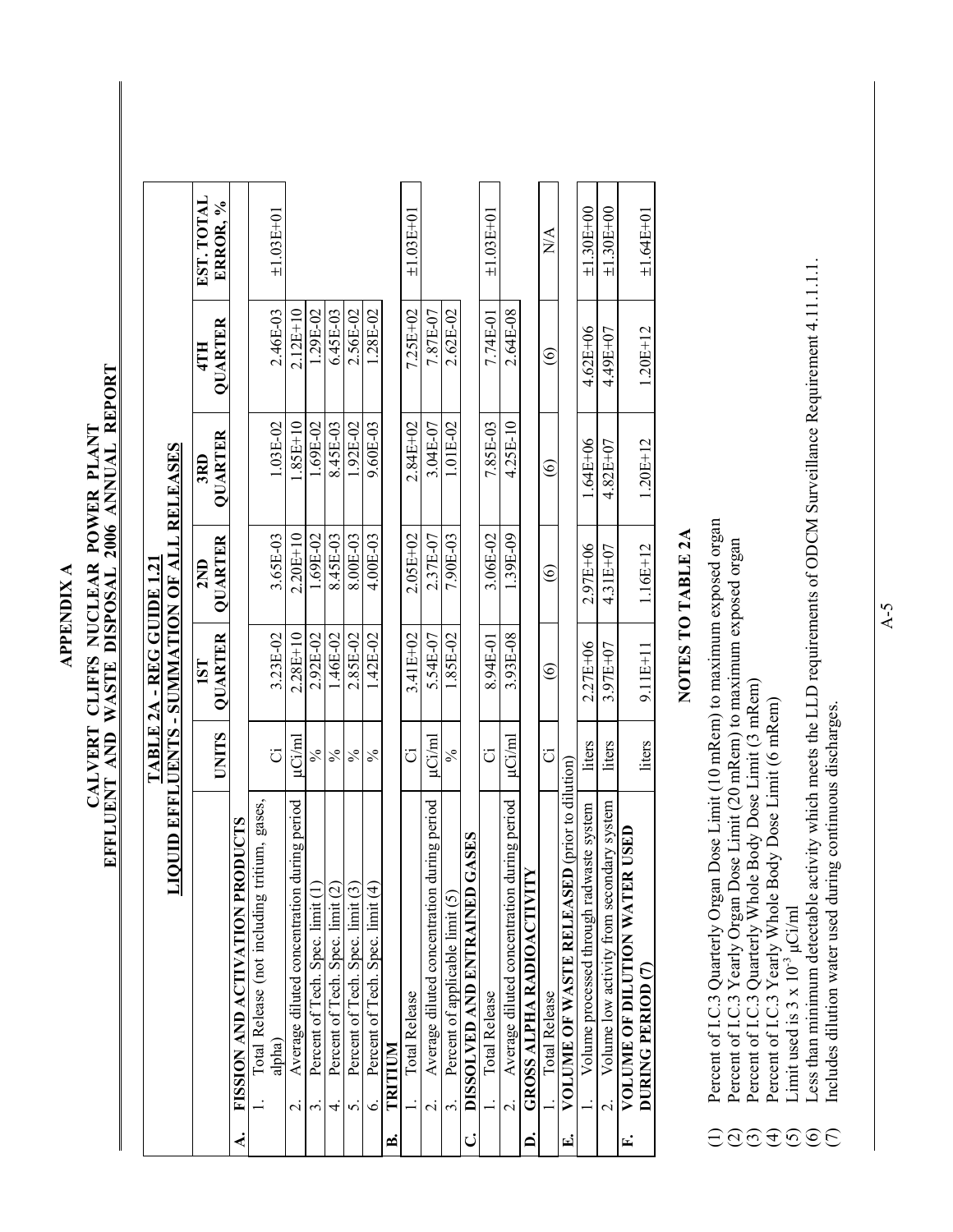**APPENDIX A APPENDIX A** 

# CALVERT CLIFFS NUCLEAR POWER PLANT<br>EFFLUENT AND WASTE DISPOSAL 2006 ANNUAL REPORT **EFFLUENT AND WASTE DISPOSAL 2006 ANNUAL REPORT CALVERT CLIFFS NUCLEAR POWER PLANT**

|                    |                               | TABLE 2B - REG GUIDE 1.21 |                    |                                   |                                    |                                 |                                 |                                     |
|--------------------|-------------------------------|---------------------------|--------------------|-----------------------------------|------------------------------------|---------------------------------|---------------------------------|-------------------------------------|
|                    |                               |                           |                    |                                   |                                    |                                 |                                 |                                     |
|                    | 1ST                           | 2ND                       | 3RD                | 4TH                               | 1ST                                | 2ND                             | 3RD                             | QUARTER<br>4TH                      |
| ö                  |                               | €                         | $\widehat{\Xi}$    | $\widehat{\Xi}$                   |                                    | $\widehat{\equiv}$              | $\widehat{=}$                   | Ξ                                   |
| ö                  | $\widehat{E}$                 | $\widehat{\Xi}$           | $\bigoplus$        | $\widehat{\Xi}$                   | $\widehat{E}$                      | $\ominus$                       | $\widehat{\Xi}$                 | $\widehat{\Xi}$                     |
| Ö                  | €                             | ∈                         | Ξ                  | Ξ                                 | €                                  | 5.01E-04                        | $\widehat{\Xi}$                 | €                                   |
| Ö                  | €                             | €                         | €                  | $\widehat{\Xi}$                   | 1.89E-06                           | 8.44E-05                        | 1.07E-04                        | 2.79E-05                            |
| ö                  | $\widehat{\circ}$             |                           | $\widehat{\circ}$  | $\odot$                           | 1.43E-02                           | $\ominus$                       | 8.38E-03                        | $\widehat{\Xi}$                     |
| Ö                  | €                             | €                         | Ξ                  | €                                 | 4.40E-06                           | 5.18E-06                        | 2.41E-06                        | 5.95E-06                            |
| Ö                  | €                             | €                         | €                  | €                                 | $6.16E-04$                         | 1.75E-03                        | 6.51E-04                        | 2.11E-04                            |
| Ö                  | Ξ                             | Ξ                         | €                  | €                                 | €                                  | 4.21E-05                        | 7.34E-06                        | 2.04E-06                            |
| Ö                  | Ξ                             | Ξ                         | Ξ                  | Ξ                                 | 1.26E-04                           | 6.54E-04                        | 5.15E-04                        | 1.39E-04                            |
| Ö                  | Ξ                             | Ξ                         | Ξ                  | Ξ                                 | 2.33E-04                           | $\widehat{\Xi}$                 | 5.14E-04                        | $\widehat{\equiv}$                  |
| Ö                  | Ξ                             | Ξ                         | Ξ                  | Ξ                                 | $\widehat{\Xi}$                    | $\widehat{\Xi}$                 | $\widehat{\Xi}$                 | $\widehat{\Xi}$                     |
| Ö                  | Ë                             | Ξ                         | Ξ                  |                                   | Ξ                                  | Ξ                               | $\widehat{\Xi}$                 | Ξ                                   |
| Ö                  | E                             | Ë                         | Ξ                  |                                   | Ë                                  | ∈                               | Ξ                               | $\widetilde{\equiv}$                |
| Ö                  | E                             | ∈                         | Ξ                  |                                   |                                    | Ξ                               | €                               |                                     |
| ö                  | €                             | €                         | Ξ                  | Ξ                                 | 2.77E-06                           | 2.23E-04                        | 4.78E-05                        | 1.55E-05                            |
| Ö                  | €                             | €                         | €                  |                                   | 1.63E-06                           |                                 |                                 | 2.39E-06                            |
| Ö                  | ∈                             | €                         | ∈                  |                                   |                                    |                                 | Ξ                               | Ξ                                   |
| ö                  | E                             | ∈                         | $\equiv$           |                                   |                                    | ∈                               | Ξ                               | Ξ                                   |
| $\rm \ddot{\circ}$ | Ξ                             | €                         | Ê                  |                                   |                                    | €                               | Ξ                               | Ξ                                   |
| ö                  | E                             | E                         | Ë                  |                                   |                                    | Ξ                               | Ξ                               | Ê                                   |
| ö                  |                               | Ê                         | Ë                  |                                   |                                    |                                 | Ξ                               |                                     |
| Ö                  |                               |                           |                    |                                   |                                    |                                 | $\overline{\phantom{0}}$        |                                     |
| ö                  |                               |                           |                    |                                   |                                    |                                 | $\overline{\phantom{0}}$        |                                     |
| ö                  |                               |                           |                    |                                   | 77E-04                             |                                 |                                 |                                     |
| Ö                  |                               | €                         |                    |                                   |                                    |                                 |                                 | Ë                                   |
| ö                  |                               |                           |                    |                                   |                                    |                                 | Ξ                               |                                     |
| ö                  | $\overleftarrow{\phantom{a}}$ | $\overline{\mathsf{C}}$   |                    |                                   |                                    |                                 | Ξ                               |                                     |
| ö                  | Ξ                             | $\overline{\phantom{0}}$  |                    |                                   |                                    |                                 | Ξ                               |                                     |
| ΰ                  | Ξ                             | U                         |                    |                                   | 52E-05                             | 4.92E-05                        | E                               | 3.90E-06                            |
|                    | E                             | U                         | Ê                  |                                   |                                    |                                 | Ê                               |                                     |
|                    | Ê                             | こ                         | ∈                  |                                   |                                    |                                 | Ê                               |                                     |
|                    |                               |                           |                    |                                   |                                    |                                 |                                 | .47E-03                             |
|                    | Units<br>ö<br>ö<br>ö          | <b>OUARTER</b>            | QUARTER<br>$\odot$ | QUARTER<br><b>CONTINUOUS MODE</b> | QUARTER<br><b>LIQUID EFFLUENTS</b> | QUARTER<br>1.38E-02<br>2.58E-03 | QUARTER<br>4.50E-05<br>1.47E-04 | QUARTER<br>$6.70E-06$<br>BATCH MODE |

A-6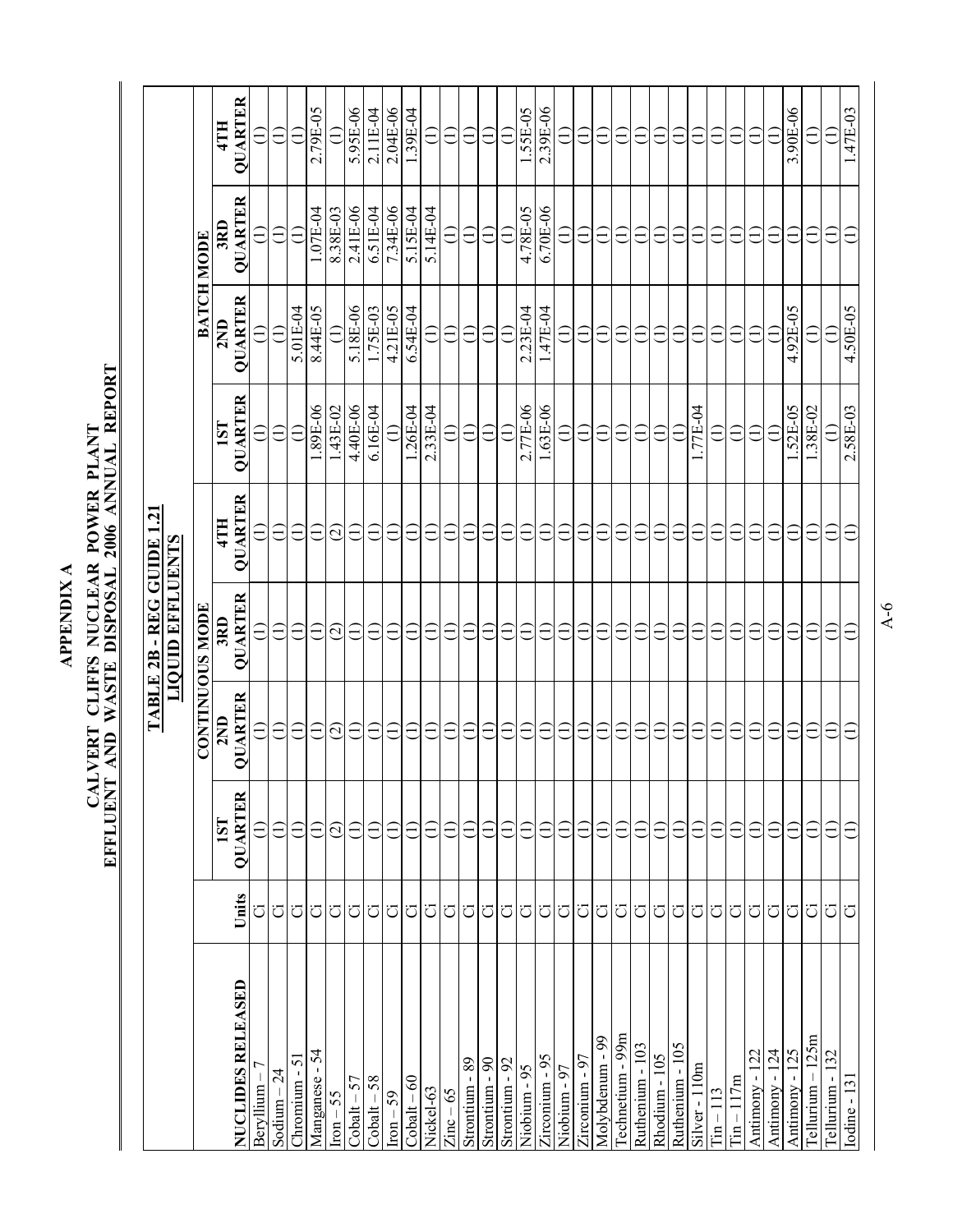**APPENDIX A APPENDIX A** 

# CALVERT CLIFFS NUCLEAR POWER PLANT<br>EFFLUENT AND WASTE DISPOSAL 2006 ANNUAL REPORT **EFFLUENT AND WASTE DISPOSAL 2006 ANNUAL REPORT CALVERT CLIFFS NUCLEAR POWER PLANT**

|                          |       |                |                                 | TABLE 2B - REG GUIDE 1.21<br><b>LIQUID EFFLUENTS</b> |                |                |                   |            |                |
|--------------------------|-------|----------------|---------------------------------|------------------------------------------------------|----------------|----------------|-------------------|------------|----------------|
|                          |       |                |                                 | <b>CONTINUOUS MODE</b>                               |                |                | <b>BATCH MODE</b> |            |                |
|                          |       | <b>IST</b>     | 2ND                             | 3RD                                                  | 4TH            | <b>IST</b>     | 2ND               | 3RD        | 4TH            |
| <b>NUCLIDES RELEASED</b> | Units | <b>OUARTER</b> | QUARTER                         | <b>QUARTER</b>                                       | <b>QUARTER</b> | <b>QUARTER</b> | QUARTER           | QUARTER    | <b>QUARTER</b> |
| lodine - 132             | ö     |                |                                 |                                                      |                |                |                   |            |                |
| $Iodine - 133$           | ö     |                |                                 |                                                      |                | 5.87E-05       |                   |            | 3.04E-05       |
| $Iodine - 135$           | ö     |                |                                 |                                                      |                |                |                   |            |                |
| $Cesium - 134$           | Ö     |                |                                 |                                                      |                | 6.50E-05       | 6.68E-05          | 4.03E-05   | 2.76E-04       |
| $Cesium - 136$           | ö     |                |                                 |                                                      |                |                |                   |            | 1.09E-05       |
| $Cesium - 137$           | ت     |                |                                 |                                                      |                | .59E-04        | 8.26E-05          | 5.24E-05   | 2.66E-04       |
| $Barium - 140$           | ö     |                |                                 |                                                      |                |                |                   |            |                |
| anthanum - 140           | ö     |                |                                 |                                                      |                |                |                   |            |                |
| $Cerium - 144$           | ö     |                |                                 |                                                      |                |                |                   |            |                |
| Europium – 154           | ö     |                |                                 |                                                      |                | 1.35E-04       |                   |            |                |
| Europium - 155           | ö     |                |                                 |                                                      |                |                |                   |            |                |
| $m$ gsten $-187$         | ö     |                |                                 |                                                      |                |                |                   |            |                |
| <b>Total For Period</b>  | Ö     |                |                                 |                                                      |                | 3.23E-02       | 3.65E-03          | $1.03E-02$ | 2.46E-03       |
| Krypton-85               | ت     |                |                                 |                                                      |                | 9.62E-02       | 2.76E-02          |            | 5.67E-02       |
| $Xenon - 131m$           | ö     |                |                                 |                                                      |                | 2.16E-02       |                   |            | 1.50E-02       |
| $Xenon - 133$            | Ö     |                |                                 |                                                      |                | 7.71E-01       | 2.89E-03          | 7.85E-03   | $6.98E-01$     |
| $Xenon - 133m$           | Ö     |                |                                 |                                                      |                | 4.79E-03       | 6.84E-05          |            | 4.16E-03       |
| $Xenon - 135$            | Ö     |                |                                 |                                                      |                | 8.89E-05       |                   | 6.36E-06   | $1.29E-04$     |
| <b>Total For Period</b>  | Ö     |                | $\widehat{\mathord{\sqsubset}}$ | Ξ                                                    |                | 8.94E-01       | 3.06E-02          | 7.85E-03   | 7.74E-01       |
|                          |       |                |                                 |                                                      |                |                |                   |            |                |

### NOTES TO TABLE 2B **NOTES TO TABLE 2B**

- (1) Less than minimum detectable activity which meets the LLD requirements of ODCM Surveillance Requirement 4.11.1.1.1. Less than minimum detectable activity which meets the LLD requirements of ODCM Surveillance Requirement 4.11.1.1.1.  $\begin{array}{c} \square \end{array}$
- (2) Continuous mode effluents are not analyzed for Fe-55. Continuous mode effluents are not analyzed for Fe-55.  $\widehat{c}$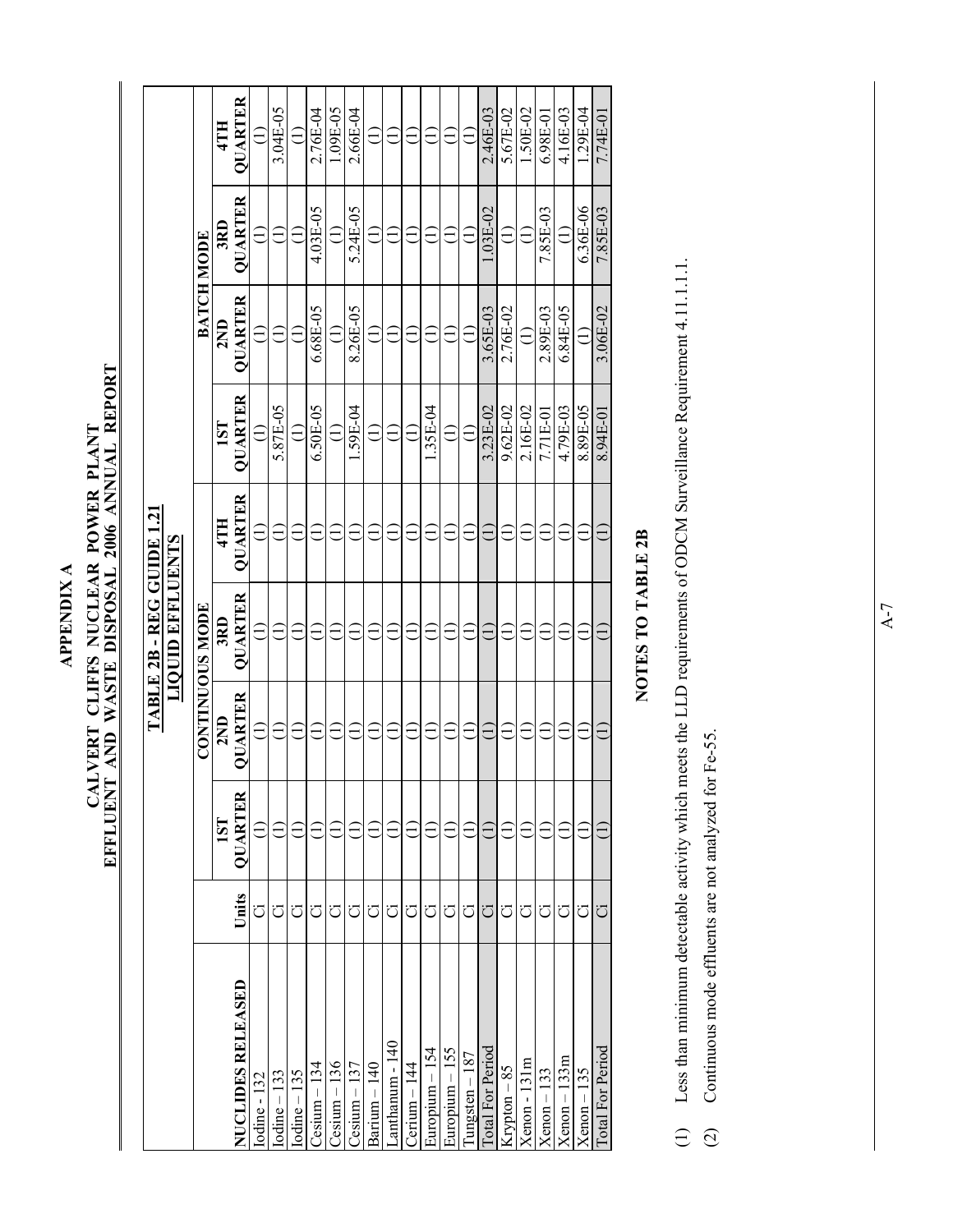### **APPENDIX A**

### **CALVERT CLIFFS NUCLEAR POWER PLANT EFFLUENT AND WASTE DISPOSAL 2006 ANNUAL REPORT**

### **TABLE 3A CALVERT CLIFFS NUCLEAR POWER PLANT EFFLUENT AND WASTE DISPOSAL ANNUAL REPORT 2006**

### **SOLID WASTE AND IRRADIATED FUEL SHIPMENTS A. SOLID WASTE SHIPPED OFFSITE FOR BURIAL OR DISPOSAL (NOT IRRADIATED FUEL)**

| ı.            | <b>Type of Waste</b>                | <b>Units</b>   | <b>12-Month Period</b> | <b>Est. Total Error %</b> |
|---------------|-------------------------------------|----------------|------------------------|---------------------------|
| a)            | Spent resins, Filters               | $M^3$          | $1.36E + 01$           | 25%                       |
|               |                                     | Сi             | $1.33E + 01$           |                           |
| b)            | Dry compressible waste,             | m <sup>3</sup> | $1.07E + 03$           | 25%                       |
|               | contaminated equipment, etc.        | Ci             | $1.54E + 00$           |                           |
| $\mathbf{c})$ | Irradiated components, control      | $m^3$          | $0.00E + 00$           | 25%                       |
|               | rods, etc.                          | Ci             | $0.00E + 00$           |                           |
| d)            | Other (cartridge filters, misc. dry | m <sup>3</sup> | $1.33E + 01$           | 25%                       |
|               | compressible, Oil)                  | Ci             | 1.77E-02               |                           |

Volume shipped represents waste generated prior to offsite volume reduction.

### **2. Estimate of Major Nuclides** (By Type of Waste - Only nuclides >1 % are reported)

| a) | $H-3$    | $6.73E + 00\%$ |
|----|----------|----------------|
|    | C-14     | $1.23E + 00\%$ |
|    | $Mn-54$  | 2.39E+00%      |
|    | Fe-55    | $1.82E + 01\%$ |
|    | $Co-58$  | $6.51E + 00\%$ |
|    | $Co-60$  | 5.04E+00%      |
|    | $Ni-63$  | $3.14E + 01\%$ |
|    | Sb-125   | $1.23E + 00\%$ |
|    | $Cs-134$ | $1.03E + 01\%$ |
|    | $Cs-137$ | $1.55E + 01\%$ |
|    |          |                |
| b) | $H-3$    | 3.53E+00%      |
|    | $Cr-51$  | $2.49E + 00\%$ |
|    | $Mn-54$  | $1.87E + 00\%$ |
|    | Fe-55    | $2.88E + 01\%$ |
|    | $Co-58$  | $1.22E + 01\%$ |
|    | $Co-60$  | $6.60E + 00\%$ |
|    | $Ni-63$  | $2.34E + 01\%$ |
|    | Zr-95    | 1.50E+00%      |
|    | $Nb-95$  | 2.73E+00%      |
|    | $I-131$  | $1.50E + 00\%$ |
|    | $Cs-134$ | $3.81E + 00\%$ |
|    | $Cs-137$ | 8.20E+00%      |
|    |          |                |

c) N/A N/A